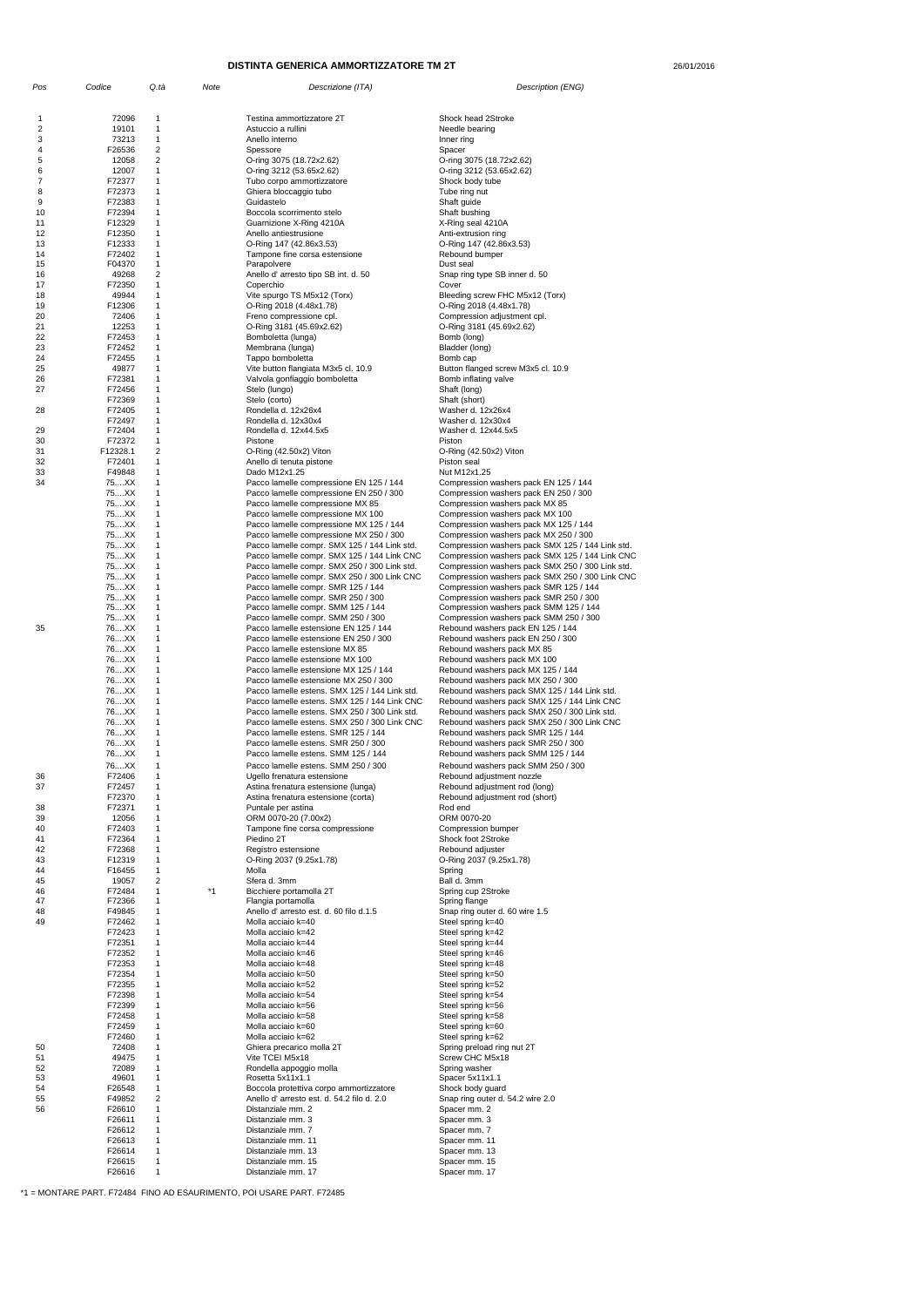| Pos | Codice   | Q tà           | Note | Descrizione (ITA)                         | Description (ENG)                     |                           |
|-----|----------|----------------|------|-------------------------------------------|---------------------------------------|---------------------------|
|     | 72143.XX |                |      | Monoammortizzatore EN 125 / 144           | Shock EN 125 / 144                    |                           |
| 1   | 72096    | 1              |      | Testina ammortizzatore 2T                 | Shock head 2Stroke                    |                           |
| 2   | 19101    | 1              |      | Astuccio a rullini                        | Needle bearing                        |                           |
| 3   | 73213    | $\mathbf 1$    |      | Anello interno                            | Inner ring                            |                           |
| 4   | F26536   | $\overline{2}$ |      | Spessore                                  | Spacer                                |                           |
| 5   | 12058    | $\overline{2}$ |      | O-ring 3075 (18.72x2.62)                  | O-ring 3075 (18.72x2.62)              |                           |
| 6   | 12007    | 1              |      |                                           |                                       |                           |
|     |          |                |      | O-ring 3212 (53.65x2.62)                  | O-ring 3212 (53.65x2.62)              |                           |
| 7   | F72377   | 1              |      | Tubo corpo ammortizzatore                 | Shock body tube                       |                           |
| 8   | F72373   | 1              |      | Ghiera bloccaggio tubo                    | Tube ring nut                         |                           |
| 9   | F72383   | 1              |      | Guidastelo                                | Shaft guide                           |                           |
| 10  | F72394   | 1              |      | Boccola scorrimento stelo                 | Shaft bushing                         |                           |
| 11  | F12329   | 1              |      | Guarnizione X-Ring 4210A                  | X-Ring seal 4210A                     |                           |
| 12  | F12350   | 1              |      | Anello antiestrusione                     | Anti-extrusion ring                   |                           |
| 13  | F12333   | 1              |      | O-Ring 147 (42.86x3.53)                   | O-Ring 147 (42.86x3.53)               |                           |
| 14  | F72402   | 1              |      | Tampone fine corsa estensione             | Rebound bumper                        |                           |
| 15  | F04370   | $\mathbf 1$    |      | Parapolvere                               | Dust seal                             |                           |
| 16  | 49268    | $\overline{2}$ |      | Anello d' arresto tipo SB int. d. 50      | Snap ring type SB inner d. 50         |                           |
| 17  | F72350   | $\mathbf{1}$   |      | Coperchio                                 | Cover                                 |                           |
| 18  | 49944    | 1              |      | Vite spurgo TS M5x12 (Torx)               | Bleeding screw FHC M5x12 (Torx)       |                           |
| 19  | F12306   | 1              |      | O-Ring 2018 (4.48x1.78)                   | O-Ring 2018 (4.48x1.78)               |                           |
| 20  | 72406    | 1              |      | Freno compressione cpl.                   | Compression adjustment cpl.           |                           |
| 21  | 12253    | 1              |      | O-Ring 3181 (45.69x2.62)                  | O-Ring 3181 (45.69x2.62)              |                           |
| 22  | F72453   | 1              |      |                                           |                                       |                           |
|     | F72452   | 1              |      | Bomboletta (lunga)                        | Bomb (long)                           |                           |
| 23  |          |                |      | Membrana (lunga)                          | Bladder (long)                        |                           |
| 24  | F72455   | 1              |      | Tappo bomboletta                          | Bomb cap                              |                           |
| 25  | 49877    | $\mathbf{1}$   |      | Vite button flangiata M3x5 cl. 10.9       | Button flanged screw M3x5 cl. 10.9    |                           |
| 26  | F72381   | 1              |      | Valvola gonfiaggio bomboletta             | Bomb inflating valve                  |                           |
| 27  | F72456   | 1              |      | Stelo (lungo)                             | Shaft (long)                          | X                         |
| 28  | F72405   | 1              |      | Rondella d. 12x26x4                       | Washer d. 12x26x4                     | $\boldsymbol{\mathsf{X}}$ |
| 29  | F72404   | 1              |      | Rondella d. 12x44.5x5                     | Washer d. 12x44.5x5                   |                           |
| 30  | F72372   | 1              |      | Pistone                                   | Piston                                |                           |
| 31  | F12328.1 | $\overline{2}$ |      | O-Ring (42.50x2) Viton                    | O-Ring (42.50x2) Viton                |                           |
| 32  | F72401   | $\mathbf{1}$   |      | Anello di tenuta pistone                  | Piston seal                           |                           |
| 33  | F49848   | 1              |      | Dado M12x1.25                             | Nut M12x1.25                          |                           |
| 34  | 75XX     | 1              |      | Pacco lamelle compressione EN 125 / 144   | Compression washers pack EN 125 / 144 | X                         |
| 35  | 76XX     | 1              |      | Pacco lamelle estensione EN 125 / 144     | Rebound washers pack EN 125 / 144     | X                         |
| 36  | F72406   | 1              |      | Ugello frenatura estensione               | Rebound adjustment nozzle             |                           |
| 37  | F72457   | 1              |      | Astina frenatura estensione (lunga)       | Rebound adjustment rod (long)         | X                         |
| 38  | F72371   | 1              |      | Puntale per astina                        | Rod end                               |                           |
| 39  | 12056    | 1              |      | ORM 0070-20 (7.00x2)                      | ORM 0070-20                           |                           |
| 40  | F72403   | 1              |      | Tampone fine corsa compressione           | Compression bumper                    |                           |
| 41  | F72364   | 1              |      | Piedino 2T                                | Shock foot 2Stroke                    |                           |
| 42  | F72368   | 1              |      |                                           |                                       |                           |
|     |          | $\overline{1}$ |      | Registro estensione                       | Rebound adjuster                      |                           |
| 43  | F12319   |                |      | O-Ring 2037 (9.25x1.78)                   | O-Ring 2037 (9.25x1.78)               |                           |
| 44  | F16455   | 1              |      | Molla                                     | Spring                                |                           |
| 45  | 19057    | $\overline{2}$ |      | Sfera d. 3mm                              | Ball d. 3mm                           |                           |
| 46  | F72484   | 1              | *1   | Bicchiere portamolla 2T                   | Spring cup 2Stroke                    |                           |
| 47  | F72366   | 1              |      | Flangia portamolla                        | Spring flange                         |                           |
| 48  | F49845   | $\mathbf{1}$   |      | Anello d' arresto est. d. 60 filo d.1.5   | Snap ring outer d. 60 wire 1.5        |                           |
| 49  | F72352   | 1              |      | Molla acciaio k=46                        | Steel spring k=46                     | X                         |
| 50  | 72408    | 1              |      | Ghiera precarico molla 2T                 | Spring preload ring nut 2T            |                           |
| 51  | 49475    | $\mathbf{1}$   |      | Vite TCEI M5x18                           | Screw CHC M5x18                       |                           |
| 52  | 72089    | 1              |      | Rondella appoggio molla                   | Spring washer                         |                           |
| 53  | 49601    | $\mathbf{1}$   |      | Rosetta 5x11x1.1                          | Spacer 5x11x1.1                       |                           |
| 54  | F26548   | $\mathbf{1}$   |      | Boccola protettiva corpo ammortizzatore   | Shock body guard                      |                           |
| 55  | F49852   | $\overline{2}$ |      | Anello d'arresto est. d. 54.2 filo d. 2.0 | Snap ring outer d. 54.2 wire 2.0      |                           |
|     |          |                |      |                                           |                                       |                           |

## **EN 125 / 144 72143.XX** 26/01/2016 **DISTINTA AMMORTIZZATORE TM 2T**

N.B. : I PARTICOLARI INDICATI CON LA "X" SONO QUELLI CHE DIFFERISCONO A SECONDA DEL MODELLO RISPETTO ALLA DISTINTA GENERICA DEL 2T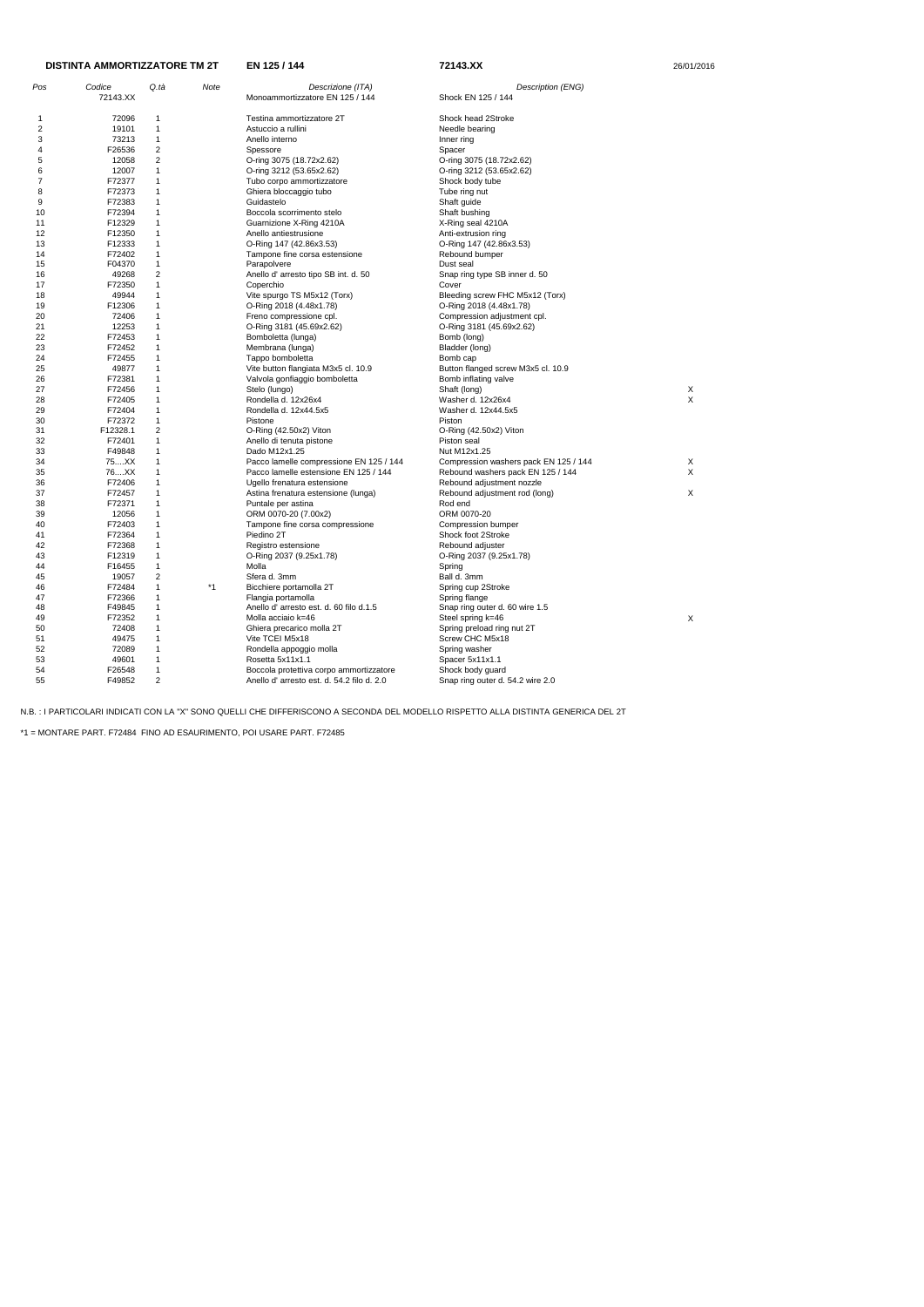| <b>DISTINTA AMMORTIZZATORE TM 2T</b> |                    |                         |      | EN 250 / 300                                         | 72145.XX                              | 26/01/2016 |  |
|--------------------------------------|--------------------|-------------------------|------|------------------------------------------------------|---------------------------------------|------------|--|
| Pos                                  | Codice<br>72145.XX | Q.tà                    | Note | Descrizione (ITA)<br>Monoammortizzatore EN 250 / 300 | Description (ENG)                     |            |  |
|                                      |                    |                         |      |                                                      | Shock EN 250 / 300                    |            |  |
| -1                                   | 72096              | 1                       |      | Testina ammortizzatore 2T                            | Shock head 2Stroke                    |            |  |
| 2                                    | 19101              | $\mathbf{1}$            |      | Astuccio a rullini                                   | Needle bearing                        |            |  |
| 3                                    | 73213              | $\mathbf{1}$            |      | Anello interno                                       | Inner ring                            |            |  |
| 4                                    | F26536             | 2                       |      | Spessore                                             | Spacer                                |            |  |
| 5                                    | 12058              | $\overline{\mathbf{c}}$ |      | O-ring 3075 (18.72x2.62)                             | O-ring 3075 (18.72x2.62)              |            |  |
| 6                                    | 12007              | $\mathbf{1}$            |      | O-ring 3212 (53.65x2.62)                             | O-ring 3212 (53.65x2.62)              |            |  |
| 7                                    | F72377             | $\mathbf{1}$            |      | Tubo corpo ammortizzatore                            | Shock body tube                       |            |  |
| 8                                    | F72373             | $\mathbf{1}$            |      | Ghiera bloccaggio tubo                               | Tube ring nut                         |            |  |
| 9                                    | F72383             | 1                       |      | Guidastelo                                           | Shaft guide                           |            |  |
| 10                                   | F72394             | 1                       |      | Boccola scorrimento stelo                            | Shaft bushing                         |            |  |
| 11                                   | F12329             | 1                       |      | Guarnizione X-Ring 4210A                             | X-Ring seal 4210A                     |            |  |
| 12                                   | F12350             | 1                       |      | Anello antiestrusione                                | Anti-extrusion ring                   |            |  |
| 13                                   | F12333             | $\mathbf{1}$            |      | O-Ring 147 (42.86x3.53)                              | O-Ring 147 (42.86x3.53)               |            |  |
| 14                                   | F72402             | $\mathbf{1}$            |      | Tampone fine corsa estensione                        | Rebound bumper                        |            |  |
| 15                                   | F04370             | $\mathbf{1}$            |      | Parapolvere                                          | Dust seal                             |            |  |
| 16                                   | 49268              | 2                       |      | Anello d' arresto tipo SB int. d. 50                 | Snap ring type SB inner d. 50         |            |  |
| 17                                   | F72350             | $\mathbf{1}$            |      | Coperchio                                            | Cover                                 |            |  |
| 18                                   | 49944              | 1                       |      | Vite spurgo TS M5x12 (Torx)                          |                                       |            |  |
| 19                                   | F12306             | 1                       |      | O-Ring 2018 (4.48x1.78)                              | Bleeding screw FHC M5x12 (Torx)       |            |  |
| 20                                   | 72406              | $\mathbf{1}$            |      |                                                      | O-Ring 2018 (4.48x1.78)               |            |  |
|                                      |                    | 1                       |      | Freno compressione cpl.                              | Compression adjustment cpl.           |            |  |
| 21                                   | 12253              | $\mathbf{1}$            |      | O-Ring 3181 (45.69x2.62)<br>Bomboletta (lunga)       | O-Ring 3181 (45.69x2.62)              |            |  |
| 22                                   | F72453             | 1                       |      |                                                      | Bomb (long)                           |            |  |
| 23                                   | F72452             |                         |      | Membrana (lunga)                                     | Bladder (long)                        |            |  |
| 24                                   | F72455             | $\mathbf{1}$            |      | Tappo bomboletta                                     | Bomb cap                              |            |  |
| 25                                   | 49877              | $\mathbf 1$             |      | Vite button flangiata M3x5 cl. 10.9                  | Button flanged screw M3x5 cl. 10.9    |            |  |
| 26                                   | F72381             | 1                       |      | Valvola gonfiaggio bomboletta                        | Bomb inflating valve                  |            |  |
| 27                                   | F72456             | $\mathbf{1}$            |      | Stelo (lungo)                                        | Shaft (long)                          | Х          |  |
| 28                                   | F72405             | 1                       |      | Rondella d. 12x26x4                                  | Washer d. 12x26x4                     | X          |  |
| 29                                   | F72404             | $\mathbf{1}$            |      | Rondella d. 12x44.5x5                                | Washer d. 12x44.5x5                   |            |  |
| 30                                   | F72372             | $\mathbf{1}$            |      | Pistone                                              | Piston                                |            |  |
| 31                                   | F12328.1           | $\overline{2}$          |      | O-Ring (42.50x2) Viton                               | O-Ring (42.50x2) Viton                |            |  |
| 32                                   | F72401             | $\mathbf{1}$            |      | Anello di tenuta pistone                             | Piston seal                           |            |  |
| 33                                   | F49848             | $\mathbf{1}$            |      | Dado M12x1.25                                        | Nut M12x1.25                          |            |  |
| 34                                   | 75XX               | $\mathbf{1}$            |      | Pacco lamelle compressione EN 250 / 300              | Compression washers pack EN 250 / 300 | X          |  |
| 35                                   | 76XX               | 1                       |      | Pacco lamelle estensione EN 250 / 300                | Rebound washers pack EN 250 / 300     | X          |  |
| 36                                   | F72406             | $\mathbf{1}$            |      | Ugello frenatura estensione                          | Rebound adjustment nozzle             |            |  |
| 37                                   | F72457             | 1                       |      | Astina frenatura estensione (lunga)                  | Rebound adjustment rod (long)         | X          |  |
| 38                                   | F72371             | 1                       |      | Puntale per astina                                   | Rod end                               |            |  |
| 39                                   | 12056              | 1                       |      | ORM 0070-20 (7.00x2)                                 | ORM 0070-20                           |            |  |
| 40                                   | F72403             | 1                       |      | Tampone fine corsa compressione                      | Compression bumper                    |            |  |
| 41                                   | F72364             | 1                       |      | Piedino 2T                                           | Shock foot 2Stroke                    |            |  |
| 42                                   | F72368             | 1                       |      | Registro estensione                                  | Rebound adjuster                      |            |  |
| 43                                   | F12319             | $\mathbf 1$             |      | O-Ring 2037 (9.25x1.78)                              | O-Ring 2037 (9.25x1.78)               |            |  |
| 44                                   | F16455             | $\mathbf 1$             |      | Molla                                                | Spring                                |            |  |
| 45                                   | 19057              | 2                       |      | Sfera d. 3mm                                         | Ball d. 3mm                           |            |  |
| 46                                   | F72484             | $\mathbf{1}$            | $*1$ | Bicchiere portamolla 2T                              | Spring cup 2Stroke                    |            |  |
| 47                                   | F72366             | 1                       |      | Flangia portamolla                                   | Spring flange                         |            |  |
| 48                                   | F49845             | $\mathbf{1}$            |      | Anello d'arresto est. d. 60 filo d.1.5               | Snap ring outer d. 60 wire 1.5        |            |  |
| 49                                   | F72353             | $\mathbf{1}$            |      | Molla acciaio k=48                                   | Steel spring k=48                     | X          |  |
| 50                                   | 72408              | $\mathbf{1}$            |      | Ghiera precarico molla 2T                            | Spring preload ring nut 2T            |            |  |
| 51                                   | 49475              | $\mathbf 1$             |      | Vite TCEI M5x18                                      | Screw CHC M5x18                       |            |  |
| 52                                   | 72089              | $\mathbf{1}$            |      | Rondella appoggio molla                              | Spring washer                         |            |  |
| 53                                   | 49601              | $\mathbf 1$             |      | Rosetta 5x11x1.1                                     | Spacer 5x11x1.1                       |            |  |
| 54                                   | F26548             | 1                       |      | Boccola protettiva corpo ammortizzatore              | Shock body guard                      |            |  |
| 55                                   | F49852             | $\overline{2}$          |      | Anello d'arresto est. d. 54.2 filo d. 2.0            | Snap ring outer d. 54.2 wire 2.0      |            |  |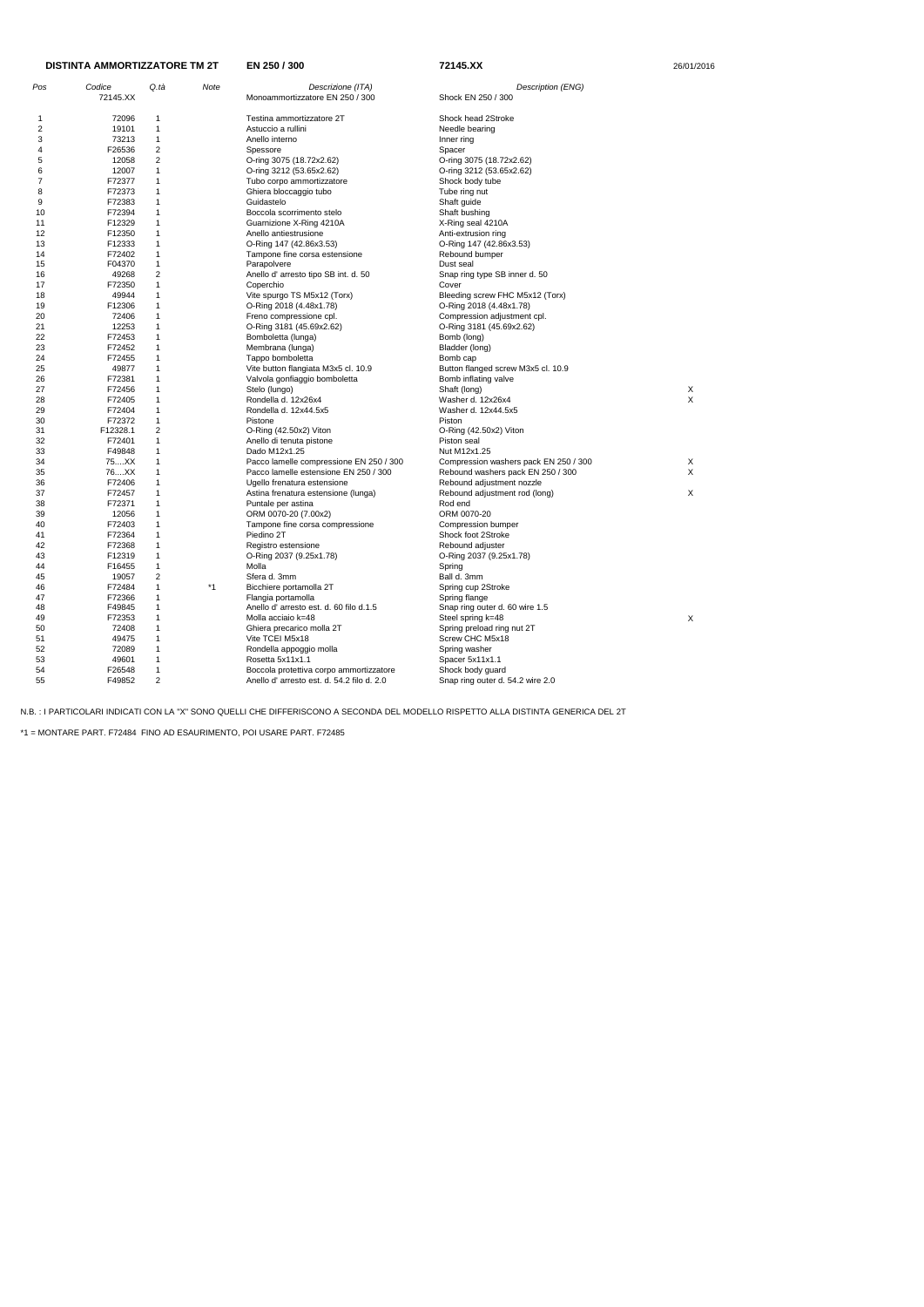| DISTINTA AMMORTIZZATORE TM 2T |                | <b>MX 85</b>                 | 72133.XX | 26/01/2016                                                         |                                                            |        |
|-------------------------------|----------------|------------------------------|----------|--------------------------------------------------------------------|------------------------------------------------------------|--------|
| Pos                           | Codice         | Q.tà                         | Note     | Descrizione (ITA)                                                  | Description (ENG)                                          |        |
|                               | 72133.XX       |                              |          | Monoammortizzatore MX 85                                           | Shock MX 85                                                |        |
| 1                             | 72096          | -1                           |          | Testina ammortizzatore 2T                                          | Shock head 2Stroke                                         |        |
| 2                             | 19101          | $\mathbf{1}$                 |          | Astuccio a rullini                                                 | Needle bearing                                             |        |
| 3                             | 73213          | $\mathbf{1}$                 |          | Anello interno                                                     | Inner ring                                                 |        |
| 4                             | F26536         | $\overline{2}$               |          | Spessore                                                           | Spacer                                                     |        |
| 5                             | 12058          | $\overline{2}$               |          | O-ring 3075 (18.72x2.62)                                           | O-ring 3075 (18.72x2.62)                                   |        |
| 6                             | 12007          | $\mathbf{1}$                 |          | O-ring 3212 (53.65x2.62)                                           | O-ring 3212 (53.65x2.62)                                   |        |
| 7                             | F72377         | $\mathbf{1}$                 |          | Tubo corpo ammortizzatore                                          | Shock body tube                                            |        |
| 8                             | F72373         | $\mathbf{1}$                 |          | Ghiera bloccaggio tubo                                             | Tube ring nut                                              |        |
| 9                             | F72383         | $\mathbf{1}$                 |          | Guidastelo                                                         | Shaft guide                                                |        |
| 10                            | F72394         | $\mathbf{1}$                 |          | Boccola scorrimento stelo                                          | Shaft bushing                                              |        |
| 11                            | F12329         | $\mathbf{1}$                 |          | Guarnizione X-Ring 4210A                                           | X-Ring seal 4210A                                          |        |
| 12                            | F12350         | $\mathbf{1}$                 |          | Anello antiestrusione                                              | Anti-extrusion ring                                        |        |
| 13                            | F12333         | $\mathbf{1}$                 |          | O-Ring 147 (42.86x3.53)                                            | O-Ring 147 (42.86x3.53)                                    |        |
| 14                            | F72402         | $\mathbf{1}$                 |          | Tampone fine corsa estensione                                      | Rebound bumper                                             |        |
| 15                            | F04370         | $\mathbf{1}$                 |          | Parapolvere                                                        | Dust seal                                                  |        |
| 16                            | 49268          | $\overline{2}$               |          | Anello d' arresto tipo SB int. d. 50                               | Snap ring type SB inner d. 50                              |        |
| 17                            | F72350         | $\mathbf{1}$                 |          | Coperchio                                                          | Cover                                                      |        |
| 18                            | 49944          | $\mathbf{1}$                 |          | Vite spurgo TS M5x12 (Torx)                                        | Bleeding screw FHC M5x12 (Torx)                            |        |
| 19                            | F12306         | $\mathbf{1}$                 |          | O-Ring 2018 (4.48x1.78)                                            | O-Ring 2018 (4.48x1.78)                                    |        |
| 20                            | 72406          | $\mathbf{1}$                 |          | Freno compressione cpl.                                            | Compression adjustment cpl.                                |        |
| 21                            | 12253          | $\mathbf{1}$                 |          | O-Ring 3181 (45.69x2.62)                                           | O-Ring 3181 (45.69x2.62)                                   |        |
| 22                            | F72453         | $\mathbf{1}$                 |          | Bomboletta (lunga)                                                 | Bomb (long)                                                |        |
| 23                            | F72452         | $\mathbf{1}$                 |          | Membrana (lunga)                                                   | Bladder (long)                                             |        |
| 24                            | F72455         | $\mathbf{1}$                 |          | Tappo bomboletta                                                   | Bomb cap                                                   |        |
| 25                            | 49877          | $\mathbf{1}$                 |          | Vite button flangiata M3x5 cl. 10.9                                | Button flanged screw M3x5 cl. 10.9                         |        |
| 26                            | F72381         | $\mathbf{1}$                 |          | Valvola gonfiaggio bomboletta                                      | Bomb inflating valve                                       |        |
| 27                            | F72456         | $\mathbf{1}$                 |          | Stelo (lungo)                                                      | Shaft (long)                                               | X      |
| 28                            | F72405         | $\mathbf{1}$                 |          | Rondella d. 12x26x4                                                | Washer d. 12x26x4                                          | X      |
| 29                            | F72404         | $\mathbf{1}$                 |          | Rondella d. 12x44.5x5                                              | Washer d. 12x44.5x5                                        |        |
| 30                            | F72372         | $\mathbf{1}$                 |          | Pistone                                                            | Piston                                                     |        |
| 31                            | F12328.1       | $\overline{2}$               |          | O-Ring (42.50x2) Viton                                             | $O-Ring (42.50x2)$ Viton                                   |        |
| 32                            | F72401         | $\mathbf{1}$                 |          | Anello di tenuta pistone                                           | Piston seal                                                |        |
| 33<br>34                      | F49848<br>75XX | $\mathbf{1}$<br>$\mathbf{1}$ |          | Dado M12x1.25                                                      | Nut M12x1.25                                               |        |
|                               | 76XX           | $\mathbf{1}$                 |          | Pacco lamelle compressione MX 85                                   | Compression washers pack MX 85                             | Χ<br>X |
| 35<br>36                      | F72406         | $\mathbf{1}$                 |          | Pacco lamelle estensione MX 85                                     | Rebound washers pack MX 85                                 |        |
| 37                            | F72457         | $\mathbf{1}$                 |          | Ugello frenatura estensione<br>Astina frenatura estensione (lunga) | Rebound adjustment nozzle<br>Rebound adjustment rod (long) | X      |
| 38                            | F72371         | $\mathbf{1}$                 |          | Puntale per astina                                                 | Rod end                                                    |        |
| 39                            | 12056          | $\mathbf{1}$                 |          | ORM 0070-20 (7.00x2)                                               | ORM 0070-20                                                |        |
| 40                            | F72403         | $\mathbf{1}$                 |          | Tampone fine corsa compressione                                    | Compression bumper                                         |        |
| 41                            | F72364         | $\mathbf{1}$                 |          | Piedino 2T                                                         | Shock foot 2Stroke                                         |        |
| 42                            | F72368         | $\mathbf{1}$                 |          | Registro estensione                                                | Rebound adjuster                                           |        |
| 43                            | F12319         | $\mathbf{1}$                 |          | O-Ring 2037 (9.25x1.78)                                            | O-Ring 2037 (9.25x1.78)                                    |        |
| 44                            | F16455         | $\mathbf{1}$                 |          | Molla                                                              | Spring                                                     |        |
| 45                            | 19057          | 2                            |          | Sfera d. 3mm                                                       | Ball d. 3mm                                                |        |
| 46                            | F72484         | $\mathbf{1}$                 | *1       | Bicchiere portamolla 2T                                            | Spring cup 2Stroke                                         |        |
| 47                            | F72366         | 1                            |          | Flangia portamolla                                                 | Spring flange                                              |        |
| 48                            | F49845         | $\mathbf{1}$                 |          | Anello d'arresto est. d. 60 filo d.1.5                             | Snap ring outer d. 60 wire 1.5                             |        |
| 49                            | F72423         | $\mathbf{1}$                 |          | Molla acciaio k=42                                                 | Steel spring k=42                                          | X      |
| 50                            | 72408          | $\mathbf{1}$                 |          | Ghiera precarico molla 2T                                          | Spring preload ring nut 2T                                 |        |
| 51                            | 49475          | $\mathbf{1}$                 |          | Vite TCEI M5x18                                                    | Screw CHC M5x18                                            |        |
| 52                            | 72089          | $\mathbf{1}$                 |          | Rondella appoggio molla                                            | Spring washer                                              |        |
| 53                            | 49601          | $\mathbf{1}$                 |          | Rosetta 5x11x1.1                                                   | Spacer 5x11x1.1                                            |        |
| 54                            | F26548         | $\mathbf{1}$                 |          | Boccola protettiva corpo ammortizzatore                            | Shock body guard                                           |        |
| 55                            | F49852         | $\overline{2}$               |          | Anello d'arresto est. d. 54.2 filo d. 2.0                          | Snap ring outer d. 54.2 wire 2.0                           |        |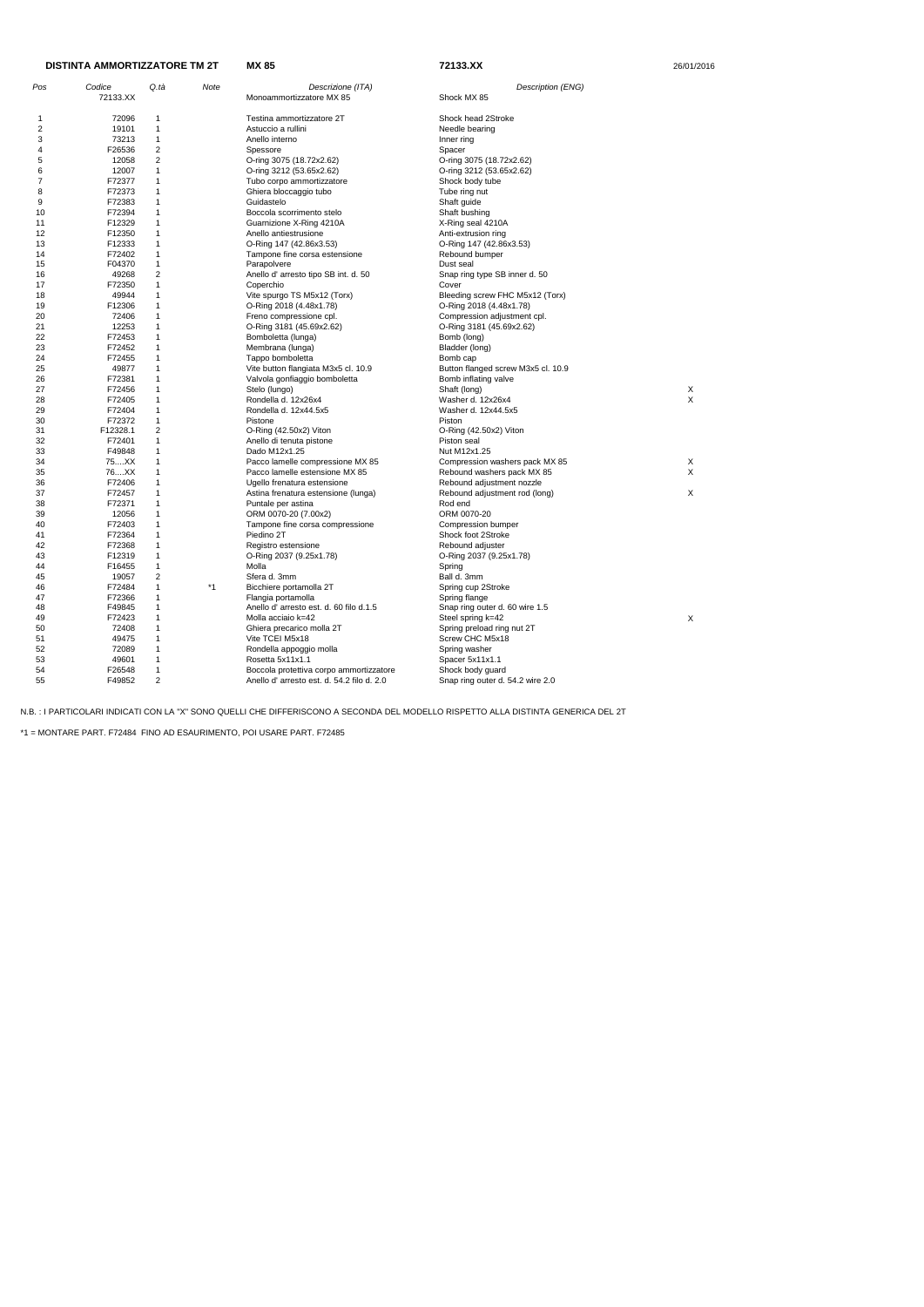| <b>DISTINTA AMMORTIZZATORE TM 2T</b> |          |                         | <b>MX 100</b> | 72141.XX                                  | 26/01/2016                         |   |
|--------------------------------------|----------|-------------------------|---------------|-------------------------------------------|------------------------------------|---|
| Pos                                  | Codice   | Q.tà                    | Note          | Descrizione (ITA)                         | Description (ENG)                  |   |
|                                      | 72141.XX |                         |               | Monoammortizzatore MX 100                 | Shock MX 100                       |   |
| -1                                   | 72096    | 1                       |               | Testina ammortizzatore 2T                 | Shock head 2Stroke                 |   |
| 2                                    | 19101    | $\mathbf{1}$            |               | Astuccio a rullini                        | Needle bearing                     |   |
| 3                                    | 73213    | $\mathbf{1}$            |               | Anello interno                            | Inner ring                         |   |
| 4                                    | F26536   | $\overline{2}$          |               | Spessore                                  | Spacer                             |   |
| 5                                    | 12058    | $\overline{2}$          |               | O-ring 3075 (18.72x2.62)                  | O-ring 3075 (18.72x2.62)           |   |
| 6                                    | 12007    | 1                       |               | O-ring 3212 (53.65x2.62)                  | O-ring 3212 (53.65x2.62)           |   |
| 7                                    | F72377   | 1                       |               | Tubo corpo ammortizzatore                 | Shock body tube                    |   |
| 8                                    | F72373   | $\mathbf 1$             |               | Ghiera bloccaggio tubo                    | Tube ring nut                      |   |
| 9                                    | F72383   | 1                       |               | Guidastelo                                | Shaft guide                        |   |
| 10                                   | F72394   | $\mathbf{1}$            |               | Boccola scorrimento stelo                 | Shaft bushing                      |   |
| 11                                   | F12329   | $\mathbf 1$             |               | Guarnizione X-Ring 4210A                  | X-Ring seal 4210A                  |   |
| 12                                   | F12350   | 1                       |               | Anello antiestrusione                     | Anti-extrusion ring                |   |
| 13                                   | F12333   | $\mathbf{1}$            |               | O-Ring 147 (42.86x3.53)                   | O-Ring 147 (42.86x3.53)            |   |
| 14                                   | F72402   | 1                       |               | Tampone fine corsa estensione             | Rebound bumper                     |   |
| 15                                   | F04370   | $\mathbf{1}$            |               | Parapolvere                               | Dust seal                          |   |
| 16                                   | 49268    | $\overline{2}$          |               | Anello d' arresto tipo SB int. d. 50      | Snap ring type SB inner d. 50      |   |
| 17                                   | F72350   | $\mathbf{1}$            |               | Coperchio                                 | Cover                              |   |
| 18                                   | 49944    | 1                       |               | Vite spurgo TS M5x12 (Torx)               | Bleeding screw FHC M5x12 (Torx)    |   |
| 19                                   | F12306   | 1                       |               | O-Ring 2018 (4.48x1.78)                   | O-Ring 2018 (4.48x1.78)            |   |
| 20                                   | 72406    | 1                       |               | Freno compressione cpl.                   | Compression adjustment cpl.        |   |
| 21                                   | 12253    | 1                       |               | O-Ring 3181 (45.69x2.62)                  | O-Ring 3181 (45.69x2.62)           |   |
| 22                                   | F72453   | $\mathbf{1}$            |               | Bomboletta (lunga)                        | Bomb (long)                        |   |
| 23                                   | F72452   | $\mathbf{1}$            |               | Membrana (lunga)                          | Bladder (long)                     |   |
| 24                                   | F72455   | $\mathbf{1}$            |               | Tappo bomboletta                          | Bomb cap                           |   |
| 25                                   | 49877    | 1                       |               | Vite button flangiata M3x5 cl. 10.9       | Button flanged screw M3x5 cl. 10.9 |   |
| 26                                   | F72381   | 1                       |               | Valvola gonfiaggio bomboletta             | Bomb inflating valve               |   |
| 27                                   | F72456   | 1                       |               | Stelo (lungo)                             | Shaft (long)                       | X |
| 28                                   | F72405   | $\mathbf{1}$            |               | Rondella d. 12x26x4                       | Washer d. 12x26x4                  | X |
| 29                                   | F72404   | $\mathbf{1}$            |               | Rondella d. 12x44.5x5                     | Washer d. 12x44.5x5                |   |
| 30                                   | F72372   | 1                       |               | Pistone                                   | Piston                             |   |
| 31                                   | F12328.1 | $\overline{\mathbf{c}}$ |               | O-Ring (42.50x2) Viton                    | O-Ring (42.50x2) Viton             |   |
| 32                                   | F72401   | $\mathbf 1$             |               | Anello di tenuta pistone                  | Piston seal                        |   |
| 33                                   | F49848   | 1                       |               | Dado M12x1.25                             | Nut M12x1.25                       |   |
| 34                                   | 75XX     | $\mathbf{1}$            |               | Pacco lamelle compressione MX 100         | Compression washers pack MX 100    | Χ |
| 35                                   | 76XX     | $\mathbf{1}$            |               | Pacco lamelle estensione MX 100           | Rebound washers pack MX 100        | X |
| 36                                   | F72406   | 1                       |               | Ugello frenatura estensione               | Rebound adjustment nozzle          |   |
| 37                                   | F72457   | 1                       |               | Astina frenatura estensione (lunga)       | Rebound adjustment rod (long)      | X |
| 38                                   | F72371   | 1                       |               | Puntale per astina                        | Rod end                            |   |
| 39                                   | 12056    | 1                       |               | ORM 0070-20 (7.00x2)                      | ORM 0070-20                        |   |
| 40                                   | F72403   | 1                       |               | Tampone fine corsa compressione           | Compression bumper                 |   |
| 41                                   | F72364   | 1                       |               | Piedino 2T                                | Shock foot 2Stroke                 |   |
| 42                                   | F72368   | 1                       |               | Registro estensione                       | Rebound adjuster                   |   |
| 43                                   | F12319   | $\mathbf{1}$            |               | O-Ring 2037 (9.25x1.78)                   | O-Ring 2037 (9.25x1.78)            |   |
| 44                                   | F16455   | $\mathbf{1}$            |               | Molla                                     | Spring                             |   |
| 45                                   | 19057    | $\overline{c}$          |               | Sfera d. 3mm                              | Ball d. 3mm                        |   |
| 46                                   | F72484   | 1                       | $*1$          | Bicchiere portamolla 2T                   | Spring cup 2Stroke                 |   |
| 47                                   | F72366   | $\mathbf{1}$            |               | Flangia portamolla                        | Spring flange                      |   |
| 48                                   | F49845   | $\mathbf{1}$            |               | Anello d'arresto est. d. 60 filo d.1.5    | Snap ring outer d. 60 wire 1.5     |   |
| 49                                   | F72352   | $\mathbf{1}$            |               | Molla acciaio k=46                        | Steel spring k=46                  | X |
| 50                                   | 72408    | $\mathbf{1}$            |               | Ghiera precarico molla 2T                 | Spring preload ring nut 2T         |   |
| 51                                   | 49475    | $\mathbf{1}$            |               | Vite TCEI M5x18                           | Screw CHC M5x18                    |   |
| 52                                   | 72089    | $\mathbf{1}$            |               | Rondella appoggio molla                   | Spring washer                      |   |
| 53<br>54                             | 49601    | $\mathbf{1}$            |               | Rosetta 5x11x1.1                          | Spacer 5x11x1.1                    |   |
| 55                                   | F26548   | $\mathbf{1}$            |               | Boccola protettiva corpo ammortizzatore   | Shock body guard                   |   |
|                                      | F49852   | $\overline{c}$          |               | Anello d'arresto est. d. 54.2 filo d. 2.0 | Snap ring outer d. 54.2 wire 2.0   |   |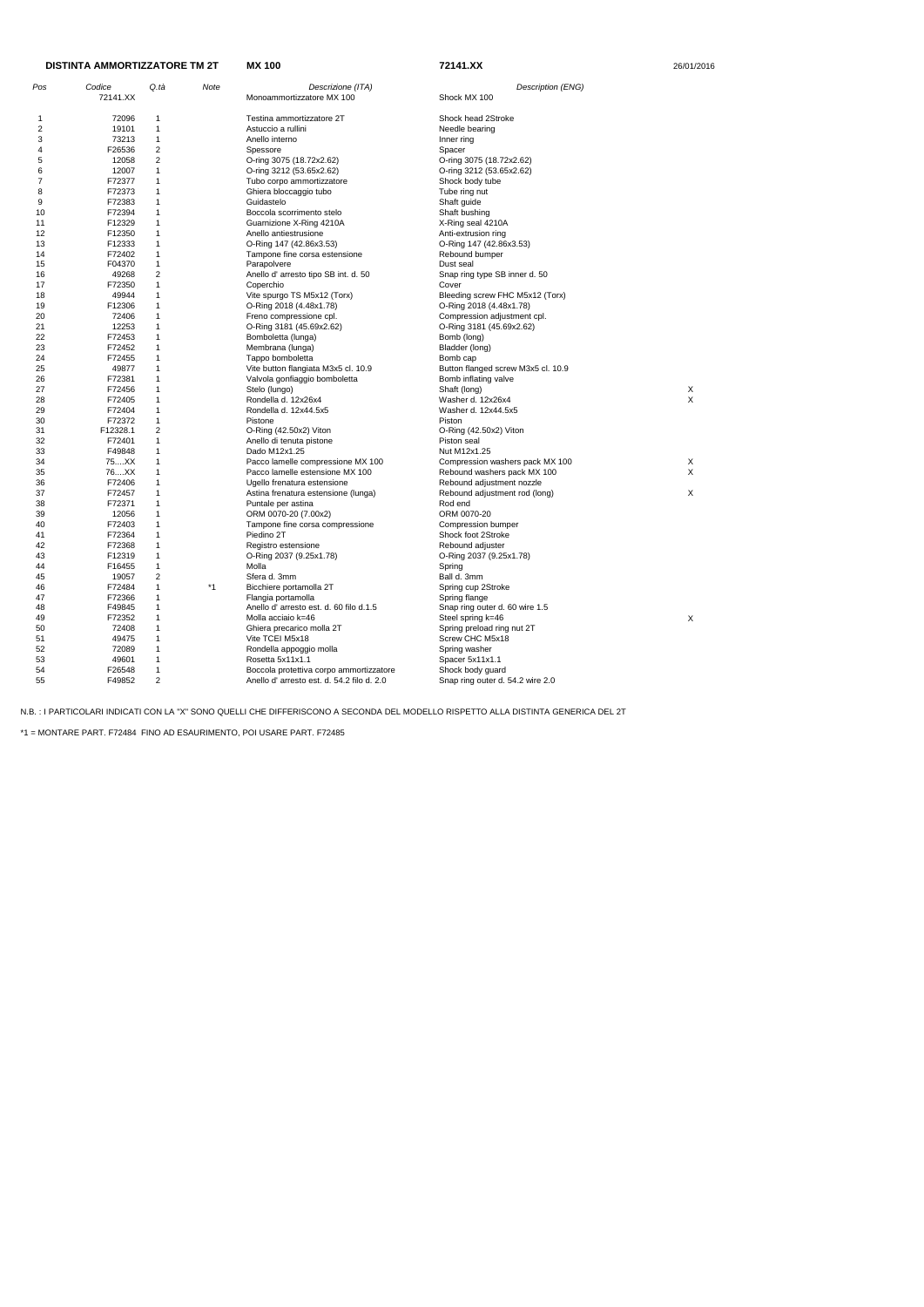| Codice<br>Q.tà<br>Pos<br>Note<br>Descrizione (ITA)<br>Description (ENG)<br>72142.XX<br>Monoammortizzatore MX 125 / 144<br>Shock MX 125 / 144<br>72096<br>Testina ammortizzatore 2T<br>Shock head 2Stroke<br>1<br>-1<br>2<br>19101<br>$\mathbf{1}$<br>Astuccio a rullini<br>Needle bearing<br>73213<br>$\mathbf{1}$<br>3<br>Anello interno<br>Inner ring<br>$\overline{\mathbf{c}}$<br>F26536<br>4<br>Spessore<br>Spacer<br>$\overline{\mathbf{c}}$<br>12058<br>O-ring 3075 (18.72x2.62)<br>5<br>O-ring 3075 (18.72x2.62)<br>6<br>12007<br>1<br>O-ring 3212 (53.65x2.62)<br>O-ring 3212 (53.65x2.62)<br>7<br>F72377<br>1<br>Tubo corpo ammortizzatore<br>Shock body tube<br>8<br>F72373<br>1<br>Ghiera bloccaggio tubo<br>Tube ring nut<br>9<br>F72383<br>$\mathbf{1}$<br>Guidastelo<br>Shaft guide<br>F72394<br>1<br>10<br>Boccola scorrimento stelo<br>Shaft bushing<br>F12329<br>1<br>11<br>Guarnizione X-Ring 4210A<br>X-Ring seal 4210A<br>12<br>F12350<br>1<br>Anello antiestrusione<br>Anti-extrusion ring<br>F12333<br>1<br>13<br>O-Ring 147 (42.86x3.53)<br>O-Ring 147 (42.86x3.53)<br>F72402<br>$\mathbf{1}$<br>14<br>Tampone fine corsa estensione<br>Rebound bumper<br>F04370<br>$\mathbf 1$<br>15<br>Parapolvere<br>Dust seal<br>$\overline{2}$<br>49268<br>Anello d' arresto tipo SB int. d. 50<br>Snap ring type SB inner d. 50<br>16<br>$\mathbf{1}$<br>F72350<br>Cover<br>17<br>Coperchio<br>49944<br>1<br>Vite spurgo TS M5x12 (Torx)<br>Bleeding screw FHC M5x12 (Torx)<br>18<br>F12306<br>1<br>19<br>O-Ring 2018 (4.48x1.78)<br>O-Ring 2018 (4.48x1.78)<br>20<br>72406<br>1<br>Freno compressione cpl.<br>Compression adjustment cpl.<br>12253<br>21<br>$\mathbf{1}$<br>O-Ring 3181 (45.69x2.62)<br>O-Ring 3181 (45.69x2.62)<br>22<br>F72453<br>$\mathbf 1$<br>Bomboletta (lunga)<br>Bomb (long)<br>F72452<br>1<br>23<br>Membrana (lunga)<br>Bladder (long)<br>F72455<br>1<br>24<br>Tappo bomboletta<br>Bomb cap<br>49877<br>1<br>Button flanged screw M3x5 cl. 10.9<br>25<br>Vite button flangiata M3x5 cl. 10.9<br>F72381<br>1<br>26<br>Valvola gonfiaggio bomboletta<br>Bomb inflating valve<br>F72456<br>Stelo (lungo)<br>27<br>1<br>Shaft (long)<br>Х<br>X<br>F72405<br>1<br>28<br>Rondella d. 12x26x4<br>Washer d. 12x26x4<br>1<br>29<br>F72404<br>Rondella d. 12x44.5x5<br>Washer d. 12x44.5x5<br>F72372<br>1<br>30<br>Pistone<br>Piston<br>$\overline{2}$<br>F12328.1<br>O-Ring (42.50x2) Viton<br>31<br>O-Ring (42.50x2) Viton<br>F72401<br>1<br>Piston seal<br>32<br>Anello di tenuta pistone<br>F49848<br>$\mathbf{1}$<br>33<br>Dado M12x1.25<br>Nut M12x1.25<br>75XX<br>$\mathbf 1$<br>Pacco lamelle compressione MX 125 / 144<br>34<br>Compression washers pack MX 125 / 144<br>X<br>X<br>76XX<br>1<br>35<br>Pacco lamelle estensione MX 125 / 144<br>Rebound washers pack MX 125 / 144<br>F72406<br>1<br>36<br>Ugello frenatura estensione<br>Rebound adjustment nozzle<br>1<br>Χ<br>37<br>F72457<br>Astina frenatura estensione (lunga)<br>Rebound adjustment rod (long)<br>F72371<br>1<br>38<br>Puntale per astina<br>Rod end<br>12056<br>ORM 0070-20<br>39<br>1<br>ORM 0070-20 (7.00x2)<br>F72403<br>1<br>40<br>Tampone fine corsa compressione<br>Compression bumper<br>F72364<br>1<br>Piedino 2T<br>41<br>Shock foot 2Stroke<br>F72368<br>1<br>42<br>Registro estensione<br>Rebound adjuster<br>F12319<br>43<br>$\mathbf 1$<br>O-Ring 2037 (9.25x1.78)<br>O-Ring 2037 (9.25x1.78)<br>44<br>F16455<br>1<br>Molla<br>Spring<br>19057<br>$\overline{\mathbf{c}}$<br>Ball d. 3mm<br>45<br>Sfera d. 3mm<br>F72484<br>$*1$<br>46<br>$\mathbf 1$<br>Bicchiere portamolla 2T<br>Spring cup 2Stroke<br>F72366<br>47<br>1<br>Flangia portamolla<br>Spring flange<br>F49845<br>$\mathbf 1$<br>Anello d'arresto est. d. 60 filo d.1.5<br>Snap ring outer d. 60 wire 1.5<br>48<br>F72351<br>Molla acciaio k=44<br>Steel spring k=44<br>X<br>49<br>1<br>72408<br>50<br>$\mathbf 1$<br>Ghiera precarico molla 2T<br>Spring preload ring nut 2T<br>Screw CHC M5x18<br>49475<br>Vite TCEI M5x18<br>51<br>1<br>52<br>72089<br>$\mathbf 1$<br>Rondella appoggio molla<br>Spring washer<br>53<br>49601<br>$\mathbf{1}$<br>Rosetta 5x11x1.1<br>Spacer 5x11x1.1<br>54<br>F26548<br>Boccola protettiva corpo ammortizzatore<br>Shock body guard<br>1<br>$\overline{\mathbf{c}}$<br>55<br>F49852<br>Anello d' arresto est. d. 54.2 filo d. 2.0<br>Snap ring outer d. 54.2 wire 2.0 | <b>DISTINTA AMMORTIZZATORE TM 2T</b> |  | MX 125 / 144 | 72142.XX | 26/01/2016 |  |
|--------------------------------------------------------------------------------------------------------------------------------------------------------------------------------------------------------------------------------------------------------------------------------------------------------------------------------------------------------------------------------------------------------------------------------------------------------------------------------------------------------------------------------------------------------------------------------------------------------------------------------------------------------------------------------------------------------------------------------------------------------------------------------------------------------------------------------------------------------------------------------------------------------------------------------------------------------------------------------------------------------------------------------------------------------------------------------------------------------------------------------------------------------------------------------------------------------------------------------------------------------------------------------------------------------------------------------------------------------------------------------------------------------------------------------------------------------------------------------------------------------------------------------------------------------------------------------------------------------------------------------------------------------------------------------------------------------------------------------------------------------------------------------------------------------------------------------------------------------------------------------------------------------------------------------------------------------------------------------------------------------------------------------------------------------------------------------------------------------------------------------------------------------------------------------------------------------------------------------------------------------------------------------------------------------------------------------------------------------------------------------------------------------------------------------------------------------------------------------------------------------------------------------------------------------------------------------------------------------------------------------------------------------------------------------------------------------------------------------------------------------------------------------------------------------------------------------------------------------------------------------------------------------------------------------------------------------------------------------------------------------------------------------------------------------------------------------------------------------------------------------------------------------------------------------------------------------------------------------------------------------------------------------------------------------------------------------------------------------------------------------------------------------------------------------------------------------------------------------------------------------------------------------------------------------------------------------------------------------------------------------------------------------------------------------------------------------------------------------------------------------------------------------------------------------------------------------------------------------------------------------------------------------------------------------------------------------------------------------------------------------------------------------------------------------------------------------------------------------------------------------------------------------------------------------------------------------------------------------------------------------------------------------------------------------------------------------------------------------------------------------------------------|--------------------------------------|--|--------------|----------|------------|--|
|                                                                                                                                                                                                                                                                                                                                                                                                                                                                                                                                                                                                                                                                                                                                                                                                                                                                                                                                                                                                                                                                                                                                                                                                                                                                                                                                                                                                                                                                                                                                                                                                                                                                                                                                                                                                                                                                                                                                                                                                                                                                                                                                                                                                                                                                                                                                                                                                                                                                                                                                                                                                                                                                                                                                                                                                                                                                                                                                                                                                                                                                                                                                                                                                                                                                                                                                                                                                                                                                                                                                                                                                                                                                                                                                                                                                                                                                                                                                                                                                                                                                                                                                                                                                                                                                                                                                                                                                  |                                      |  |              |          |            |  |
|                                                                                                                                                                                                                                                                                                                                                                                                                                                                                                                                                                                                                                                                                                                                                                                                                                                                                                                                                                                                                                                                                                                                                                                                                                                                                                                                                                                                                                                                                                                                                                                                                                                                                                                                                                                                                                                                                                                                                                                                                                                                                                                                                                                                                                                                                                                                                                                                                                                                                                                                                                                                                                                                                                                                                                                                                                                                                                                                                                                                                                                                                                                                                                                                                                                                                                                                                                                                                                                                                                                                                                                                                                                                                                                                                                                                                                                                                                                                                                                                                                                                                                                                                                                                                                                                                                                                                                                                  |                                      |  |              |          |            |  |
|                                                                                                                                                                                                                                                                                                                                                                                                                                                                                                                                                                                                                                                                                                                                                                                                                                                                                                                                                                                                                                                                                                                                                                                                                                                                                                                                                                                                                                                                                                                                                                                                                                                                                                                                                                                                                                                                                                                                                                                                                                                                                                                                                                                                                                                                                                                                                                                                                                                                                                                                                                                                                                                                                                                                                                                                                                                                                                                                                                                                                                                                                                                                                                                                                                                                                                                                                                                                                                                                                                                                                                                                                                                                                                                                                                                                                                                                                                                                                                                                                                                                                                                                                                                                                                                                                                                                                                                                  |                                      |  |              |          |            |  |
|                                                                                                                                                                                                                                                                                                                                                                                                                                                                                                                                                                                                                                                                                                                                                                                                                                                                                                                                                                                                                                                                                                                                                                                                                                                                                                                                                                                                                                                                                                                                                                                                                                                                                                                                                                                                                                                                                                                                                                                                                                                                                                                                                                                                                                                                                                                                                                                                                                                                                                                                                                                                                                                                                                                                                                                                                                                                                                                                                                                                                                                                                                                                                                                                                                                                                                                                                                                                                                                                                                                                                                                                                                                                                                                                                                                                                                                                                                                                                                                                                                                                                                                                                                                                                                                                                                                                                                                                  |                                      |  |              |          |            |  |
|                                                                                                                                                                                                                                                                                                                                                                                                                                                                                                                                                                                                                                                                                                                                                                                                                                                                                                                                                                                                                                                                                                                                                                                                                                                                                                                                                                                                                                                                                                                                                                                                                                                                                                                                                                                                                                                                                                                                                                                                                                                                                                                                                                                                                                                                                                                                                                                                                                                                                                                                                                                                                                                                                                                                                                                                                                                                                                                                                                                                                                                                                                                                                                                                                                                                                                                                                                                                                                                                                                                                                                                                                                                                                                                                                                                                                                                                                                                                                                                                                                                                                                                                                                                                                                                                                                                                                                                                  |                                      |  |              |          |            |  |
|                                                                                                                                                                                                                                                                                                                                                                                                                                                                                                                                                                                                                                                                                                                                                                                                                                                                                                                                                                                                                                                                                                                                                                                                                                                                                                                                                                                                                                                                                                                                                                                                                                                                                                                                                                                                                                                                                                                                                                                                                                                                                                                                                                                                                                                                                                                                                                                                                                                                                                                                                                                                                                                                                                                                                                                                                                                                                                                                                                                                                                                                                                                                                                                                                                                                                                                                                                                                                                                                                                                                                                                                                                                                                                                                                                                                                                                                                                                                                                                                                                                                                                                                                                                                                                                                                                                                                                                                  |                                      |  |              |          |            |  |
|                                                                                                                                                                                                                                                                                                                                                                                                                                                                                                                                                                                                                                                                                                                                                                                                                                                                                                                                                                                                                                                                                                                                                                                                                                                                                                                                                                                                                                                                                                                                                                                                                                                                                                                                                                                                                                                                                                                                                                                                                                                                                                                                                                                                                                                                                                                                                                                                                                                                                                                                                                                                                                                                                                                                                                                                                                                                                                                                                                                                                                                                                                                                                                                                                                                                                                                                                                                                                                                                                                                                                                                                                                                                                                                                                                                                                                                                                                                                                                                                                                                                                                                                                                                                                                                                                                                                                                                                  |                                      |  |              |          |            |  |
|                                                                                                                                                                                                                                                                                                                                                                                                                                                                                                                                                                                                                                                                                                                                                                                                                                                                                                                                                                                                                                                                                                                                                                                                                                                                                                                                                                                                                                                                                                                                                                                                                                                                                                                                                                                                                                                                                                                                                                                                                                                                                                                                                                                                                                                                                                                                                                                                                                                                                                                                                                                                                                                                                                                                                                                                                                                                                                                                                                                                                                                                                                                                                                                                                                                                                                                                                                                                                                                                                                                                                                                                                                                                                                                                                                                                                                                                                                                                                                                                                                                                                                                                                                                                                                                                                                                                                                                                  |                                      |  |              |          |            |  |
|                                                                                                                                                                                                                                                                                                                                                                                                                                                                                                                                                                                                                                                                                                                                                                                                                                                                                                                                                                                                                                                                                                                                                                                                                                                                                                                                                                                                                                                                                                                                                                                                                                                                                                                                                                                                                                                                                                                                                                                                                                                                                                                                                                                                                                                                                                                                                                                                                                                                                                                                                                                                                                                                                                                                                                                                                                                                                                                                                                                                                                                                                                                                                                                                                                                                                                                                                                                                                                                                                                                                                                                                                                                                                                                                                                                                                                                                                                                                                                                                                                                                                                                                                                                                                                                                                                                                                                                                  |                                      |  |              |          |            |  |
|                                                                                                                                                                                                                                                                                                                                                                                                                                                                                                                                                                                                                                                                                                                                                                                                                                                                                                                                                                                                                                                                                                                                                                                                                                                                                                                                                                                                                                                                                                                                                                                                                                                                                                                                                                                                                                                                                                                                                                                                                                                                                                                                                                                                                                                                                                                                                                                                                                                                                                                                                                                                                                                                                                                                                                                                                                                                                                                                                                                                                                                                                                                                                                                                                                                                                                                                                                                                                                                                                                                                                                                                                                                                                                                                                                                                                                                                                                                                                                                                                                                                                                                                                                                                                                                                                                                                                                                                  |                                      |  |              |          |            |  |
|                                                                                                                                                                                                                                                                                                                                                                                                                                                                                                                                                                                                                                                                                                                                                                                                                                                                                                                                                                                                                                                                                                                                                                                                                                                                                                                                                                                                                                                                                                                                                                                                                                                                                                                                                                                                                                                                                                                                                                                                                                                                                                                                                                                                                                                                                                                                                                                                                                                                                                                                                                                                                                                                                                                                                                                                                                                                                                                                                                                                                                                                                                                                                                                                                                                                                                                                                                                                                                                                                                                                                                                                                                                                                                                                                                                                                                                                                                                                                                                                                                                                                                                                                                                                                                                                                                                                                                                                  |                                      |  |              |          |            |  |
|                                                                                                                                                                                                                                                                                                                                                                                                                                                                                                                                                                                                                                                                                                                                                                                                                                                                                                                                                                                                                                                                                                                                                                                                                                                                                                                                                                                                                                                                                                                                                                                                                                                                                                                                                                                                                                                                                                                                                                                                                                                                                                                                                                                                                                                                                                                                                                                                                                                                                                                                                                                                                                                                                                                                                                                                                                                                                                                                                                                                                                                                                                                                                                                                                                                                                                                                                                                                                                                                                                                                                                                                                                                                                                                                                                                                                                                                                                                                                                                                                                                                                                                                                                                                                                                                                                                                                                                                  |                                      |  |              |          |            |  |
|                                                                                                                                                                                                                                                                                                                                                                                                                                                                                                                                                                                                                                                                                                                                                                                                                                                                                                                                                                                                                                                                                                                                                                                                                                                                                                                                                                                                                                                                                                                                                                                                                                                                                                                                                                                                                                                                                                                                                                                                                                                                                                                                                                                                                                                                                                                                                                                                                                                                                                                                                                                                                                                                                                                                                                                                                                                                                                                                                                                                                                                                                                                                                                                                                                                                                                                                                                                                                                                                                                                                                                                                                                                                                                                                                                                                                                                                                                                                                                                                                                                                                                                                                                                                                                                                                                                                                                                                  |                                      |  |              |          |            |  |
|                                                                                                                                                                                                                                                                                                                                                                                                                                                                                                                                                                                                                                                                                                                                                                                                                                                                                                                                                                                                                                                                                                                                                                                                                                                                                                                                                                                                                                                                                                                                                                                                                                                                                                                                                                                                                                                                                                                                                                                                                                                                                                                                                                                                                                                                                                                                                                                                                                                                                                                                                                                                                                                                                                                                                                                                                                                                                                                                                                                                                                                                                                                                                                                                                                                                                                                                                                                                                                                                                                                                                                                                                                                                                                                                                                                                                                                                                                                                                                                                                                                                                                                                                                                                                                                                                                                                                                                                  |                                      |  |              |          |            |  |
|                                                                                                                                                                                                                                                                                                                                                                                                                                                                                                                                                                                                                                                                                                                                                                                                                                                                                                                                                                                                                                                                                                                                                                                                                                                                                                                                                                                                                                                                                                                                                                                                                                                                                                                                                                                                                                                                                                                                                                                                                                                                                                                                                                                                                                                                                                                                                                                                                                                                                                                                                                                                                                                                                                                                                                                                                                                                                                                                                                                                                                                                                                                                                                                                                                                                                                                                                                                                                                                                                                                                                                                                                                                                                                                                                                                                                                                                                                                                                                                                                                                                                                                                                                                                                                                                                                                                                                                                  |                                      |  |              |          |            |  |
|                                                                                                                                                                                                                                                                                                                                                                                                                                                                                                                                                                                                                                                                                                                                                                                                                                                                                                                                                                                                                                                                                                                                                                                                                                                                                                                                                                                                                                                                                                                                                                                                                                                                                                                                                                                                                                                                                                                                                                                                                                                                                                                                                                                                                                                                                                                                                                                                                                                                                                                                                                                                                                                                                                                                                                                                                                                                                                                                                                                                                                                                                                                                                                                                                                                                                                                                                                                                                                                                                                                                                                                                                                                                                                                                                                                                                                                                                                                                                                                                                                                                                                                                                                                                                                                                                                                                                                                                  |                                      |  |              |          |            |  |
|                                                                                                                                                                                                                                                                                                                                                                                                                                                                                                                                                                                                                                                                                                                                                                                                                                                                                                                                                                                                                                                                                                                                                                                                                                                                                                                                                                                                                                                                                                                                                                                                                                                                                                                                                                                                                                                                                                                                                                                                                                                                                                                                                                                                                                                                                                                                                                                                                                                                                                                                                                                                                                                                                                                                                                                                                                                                                                                                                                                                                                                                                                                                                                                                                                                                                                                                                                                                                                                                                                                                                                                                                                                                                                                                                                                                                                                                                                                                                                                                                                                                                                                                                                                                                                                                                                                                                                                                  |                                      |  |              |          |            |  |
|                                                                                                                                                                                                                                                                                                                                                                                                                                                                                                                                                                                                                                                                                                                                                                                                                                                                                                                                                                                                                                                                                                                                                                                                                                                                                                                                                                                                                                                                                                                                                                                                                                                                                                                                                                                                                                                                                                                                                                                                                                                                                                                                                                                                                                                                                                                                                                                                                                                                                                                                                                                                                                                                                                                                                                                                                                                                                                                                                                                                                                                                                                                                                                                                                                                                                                                                                                                                                                                                                                                                                                                                                                                                                                                                                                                                                                                                                                                                                                                                                                                                                                                                                                                                                                                                                                                                                                                                  |                                      |  |              |          |            |  |
|                                                                                                                                                                                                                                                                                                                                                                                                                                                                                                                                                                                                                                                                                                                                                                                                                                                                                                                                                                                                                                                                                                                                                                                                                                                                                                                                                                                                                                                                                                                                                                                                                                                                                                                                                                                                                                                                                                                                                                                                                                                                                                                                                                                                                                                                                                                                                                                                                                                                                                                                                                                                                                                                                                                                                                                                                                                                                                                                                                                                                                                                                                                                                                                                                                                                                                                                                                                                                                                                                                                                                                                                                                                                                                                                                                                                                                                                                                                                                                                                                                                                                                                                                                                                                                                                                                                                                                                                  |                                      |  |              |          |            |  |
|                                                                                                                                                                                                                                                                                                                                                                                                                                                                                                                                                                                                                                                                                                                                                                                                                                                                                                                                                                                                                                                                                                                                                                                                                                                                                                                                                                                                                                                                                                                                                                                                                                                                                                                                                                                                                                                                                                                                                                                                                                                                                                                                                                                                                                                                                                                                                                                                                                                                                                                                                                                                                                                                                                                                                                                                                                                                                                                                                                                                                                                                                                                                                                                                                                                                                                                                                                                                                                                                                                                                                                                                                                                                                                                                                                                                                                                                                                                                                                                                                                                                                                                                                                                                                                                                                                                                                                                                  |                                      |  |              |          |            |  |
|                                                                                                                                                                                                                                                                                                                                                                                                                                                                                                                                                                                                                                                                                                                                                                                                                                                                                                                                                                                                                                                                                                                                                                                                                                                                                                                                                                                                                                                                                                                                                                                                                                                                                                                                                                                                                                                                                                                                                                                                                                                                                                                                                                                                                                                                                                                                                                                                                                                                                                                                                                                                                                                                                                                                                                                                                                                                                                                                                                                                                                                                                                                                                                                                                                                                                                                                                                                                                                                                                                                                                                                                                                                                                                                                                                                                                                                                                                                                                                                                                                                                                                                                                                                                                                                                                                                                                                                                  |                                      |  |              |          |            |  |
|                                                                                                                                                                                                                                                                                                                                                                                                                                                                                                                                                                                                                                                                                                                                                                                                                                                                                                                                                                                                                                                                                                                                                                                                                                                                                                                                                                                                                                                                                                                                                                                                                                                                                                                                                                                                                                                                                                                                                                                                                                                                                                                                                                                                                                                                                                                                                                                                                                                                                                                                                                                                                                                                                                                                                                                                                                                                                                                                                                                                                                                                                                                                                                                                                                                                                                                                                                                                                                                                                                                                                                                                                                                                                                                                                                                                                                                                                                                                                                                                                                                                                                                                                                                                                                                                                                                                                                                                  |                                      |  |              |          |            |  |
|                                                                                                                                                                                                                                                                                                                                                                                                                                                                                                                                                                                                                                                                                                                                                                                                                                                                                                                                                                                                                                                                                                                                                                                                                                                                                                                                                                                                                                                                                                                                                                                                                                                                                                                                                                                                                                                                                                                                                                                                                                                                                                                                                                                                                                                                                                                                                                                                                                                                                                                                                                                                                                                                                                                                                                                                                                                                                                                                                                                                                                                                                                                                                                                                                                                                                                                                                                                                                                                                                                                                                                                                                                                                                                                                                                                                                                                                                                                                                                                                                                                                                                                                                                                                                                                                                                                                                                                                  |                                      |  |              |          |            |  |
|                                                                                                                                                                                                                                                                                                                                                                                                                                                                                                                                                                                                                                                                                                                                                                                                                                                                                                                                                                                                                                                                                                                                                                                                                                                                                                                                                                                                                                                                                                                                                                                                                                                                                                                                                                                                                                                                                                                                                                                                                                                                                                                                                                                                                                                                                                                                                                                                                                                                                                                                                                                                                                                                                                                                                                                                                                                                                                                                                                                                                                                                                                                                                                                                                                                                                                                                                                                                                                                                                                                                                                                                                                                                                                                                                                                                                                                                                                                                                                                                                                                                                                                                                                                                                                                                                                                                                                                                  |                                      |  |              |          |            |  |
|                                                                                                                                                                                                                                                                                                                                                                                                                                                                                                                                                                                                                                                                                                                                                                                                                                                                                                                                                                                                                                                                                                                                                                                                                                                                                                                                                                                                                                                                                                                                                                                                                                                                                                                                                                                                                                                                                                                                                                                                                                                                                                                                                                                                                                                                                                                                                                                                                                                                                                                                                                                                                                                                                                                                                                                                                                                                                                                                                                                                                                                                                                                                                                                                                                                                                                                                                                                                                                                                                                                                                                                                                                                                                                                                                                                                                                                                                                                                                                                                                                                                                                                                                                                                                                                                                                                                                                                                  |                                      |  |              |          |            |  |
|                                                                                                                                                                                                                                                                                                                                                                                                                                                                                                                                                                                                                                                                                                                                                                                                                                                                                                                                                                                                                                                                                                                                                                                                                                                                                                                                                                                                                                                                                                                                                                                                                                                                                                                                                                                                                                                                                                                                                                                                                                                                                                                                                                                                                                                                                                                                                                                                                                                                                                                                                                                                                                                                                                                                                                                                                                                                                                                                                                                                                                                                                                                                                                                                                                                                                                                                                                                                                                                                                                                                                                                                                                                                                                                                                                                                                                                                                                                                                                                                                                                                                                                                                                                                                                                                                                                                                                                                  |                                      |  |              |          |            |  |
|                                                                                                                                                                                                                                                                                                                                                                                                                                                                                                                                                                                                                                                                                                                                                                                                                                                                                                                                                                                                                                                                                                                                                                                                                                                                                                                                                                                                                                                                                                                                                                                                                                                                                                                                                                                                                                                                                                                                                                                                                                                                                                                                                                                                                                                                                                                                                                                                                                                                                                                                                                                                                                                                                                                                                                                                                                                                                                                                                                                                                                                                                                                                                                                                                                                                                                                                                                                                                                                                                                                                                                                                                                                                                                                                                                                                                                                                                                                                                                                                                                                                                                                                                                                                                                                                                                                                                                                                  |                                      |  |              |          |            |  |
|                                                                                                                                                                                                                                                                                                                                                                                                                                                                                                                                                                                                                                                                                                                                                                                                                                                                                                                                                                                                                                                                                                                                                                                                                                                                                                                                                                                                                                                                                                                                                                                                                                                                                                                                                                                                                                                                                                                                                                                                                                                                                                                                                                                                                                                                                                                                                                                                                                                                                                                                                                                                                                                                                                                                                                                                                                                                                                                                                                                                                                                                                                                                                                                                                                                                                                                                                                                                                                                                                                                                                                                                                                                                                                                                                                                                                                                                                                                                                                                                                                                                                                                                                                                                                                                                                                                                                                                                  |                                      |  |              |          |            |  |
|                                                                                                                                                                                                                                                                                                                                                                                                                                                                                                                                                                                                                                                                                                                                                                                                                                                                                                                                                                                                                                                                                                                                                                                                                                                                                                                                                                                                                                                                                                                                                                                                                                                                                                                                                                                                                                                                                                                                                                                                                                                                                                                                                                                                                                                                                                                                                                                                                                                                                                                                                                                                                                                                                                                                                                                                                                                                                                                                                                                                                                                                                                                                                                                                                                                                                                                                                                                                                                                                                                                                                                                                                                                                                                                                                                                                                                                                                                                                                                                                                                                                                                                                                                                                                                                                                                                                                                                                  |                                      |  |              |          |            |  |
|                                                                                                                                                                                                                                                                                                                                                                                                                                                                                                                                                                                                                                                                                                                                                                                                                                                                                                                                                                                                                                                                                                                                                                                                                                                                                                                                                                                                                                                                                                                                                                                                                                                                                                                                                                                                                                                                                                                                                                                                                                                                                                                                                                                                                                                                                                                                                                                                                                                                                                                                                                                                                                                                                                                                                                                                                                                                                                                                                                                                                                                                                                                                                                                                                                                                                                                                                                                                                                                                                                                                                                                                                                                                                                                                                                                                                                                                                                                                                                                                                                                                                                                                                                                                                                                                                                                                                                                                  |                                      |  |              |          |            |  |
|                                                                                                                                                                                                                                                                                                                                                                                                                                                                                                                                                                                                                                                                                                                                                                                                                                                                                                                                                                                                                                                                                                                                                                                                                                                                                                                                                                                                                                                                                                                                                                                                                                                                                                                                                                                                                                                                                                                                                                                                                                                                                                                                                                                                                                                                                                                                                                                                                                                                                                                                                                                                                                                                                                                                                                                                                                                                                                                                                                                                                                                                                                                                                                                                                                                                                                                                                                                                                                                                                                                                                                                                                                                                                                                                                                                                                                                                                                                                                                                                                                                                                                                                                                                                                                                                                                                                                                                                  |                                      |  |              |          |            |  |
|                                                                                                                                                                                                                                                                                                                                                                                                                                                                                                                                                                                                                                                                                                                                                                                                                                                                                                                                                                                                                                                                                                                                                                                                                                                                                                                                                                                                                                                                                                                                                                                                                                                                                                                                                                                                                                                                                                                                                                                                                                                                                                                                                                                                                                                                                                                                                                                                                                                                                                                                                                                                                                                                                                                                                                                                                                                                                                                                                                                                                                                                                                                                                                                                                                                                                                                                                                                                                                                                                                                                                                                                                                                                                                                                                                                                                                                                                                                                                                                                                                                                                                                                                                                                                                                                                                                                                                                                  |                                      |  |              |          |            |  |
|                                                                                                                                                                                                                                                                                                                                                                                                                                                                                                                                                                                                                                                                                                                                                                                                                                                                                                                                                                                                                                                                                                                                                                                                                                                                                                                                                                                                                                                                                                                                                                                                                                                                                                                                                                                                                                                                                                                                                                                                                                                                                                                                                                                                                                                                                                                                                                                                                                                                                                                                                                                                                                                                                                                                                                                                                                                                                                                                                                                                                                                                                                                                                                                                                                                                                                                                                                                                                                                                                                                                                                                                                                                                                                                                                                                                                                                                                                                                                                                                                                                                                                                                                                                                                                                                                                                                                                                                  |                                      |  |              |          |            |  |
|                                                                                                                                                                                                                                                                                                                                                                                                                                                                                                                                                                                                                                                                                                                                                                                                                                                                                                                                                                                                                                                                                                                                                                                                                                                                                                                                                                                                                                                                                                                                                                                                                                                                                                                                                                                                                                                                                                                                                                                                                                                                                                                                                                                                                                                                                                                                                                                                                                                                                                                                                                                                                                                                                                                                                                                                                                                                                                                                                                                                                                                                                                                                                                                                                                                                                                                                                                                                                                                                                                                                                                                                                                                                                                                                                                                                                                                                                                                                                                                                                                                                                                                                                                                                                                                                                                                                                                                                  |                                      |  |              |          |            |  |
|                                                                                                                                                                                                                                                                                                                                                                                                                                                                                                                                                                                                                                                                                                                                                                                                                                                                                                                                                                                                                                                                                                                                                                                                                                                                                                                                                                                                                                                                                                                                                                                                                                                                                                                                                                                                                                                                                                                                                                                                                                                                                                                                                                                                                                                                                                                                                                                                                                                                                                                                                                                                                                                                                                                                                                                                                                                                                                                                                                                                                                                                                                                                                                                                                                                                                                                                                                                                                                                                                                                                                                                                                                                                                                                                                                                                                                                                                                                                                                                                                                                                                                                                                                                                                                                                                                                                                                                                  |                                      |  |              |          |            |  |
|                                                                                                                                                                                                                                                                                                                                                                                                                                                                                                                                                                                                                                                                                                                                                                                                                                                                                                                                                                                                                                                                                                                                                                                                                                                                                                                                                                                                                                                                                                                                                                                                                                                                                                                                                                                                                                                                                                                                                                                                                                                                                                                                                                                                                                                                                                                                                                                                                                                                                                                                                                                                                                                                                                                                                                                                                                                                                                                                                                                                                                                                                                                                                                                                                                                                                                                                                                                                                                                                                                                                                                                                                                                                                                                                                                                                                                                                                                                                                                                                                                                                                                                                                                                                                                                                                                                                                                                                  |                                      |  |              |          |            |  |
|                                                                                                                                                                                                                                                                                                                                                                                                                                                                                                                                                                                                                                                                                                                                                                                                                                                                                                                                                                                                                                                                                                                                                                                                                                                                                                                                                                                                                                                                                                                                                                                                                                                                                                                                                                                                                                                                                                                                                                                                                                                                                                                                                                                                                                                                                                                                                                                                                                                                                                                                                                                                                                                                                                                                                                                                                                                                                                                                                                                                                                                                                                                                                                                                                                                                                                                                                                                                                                                                                                                                                                                                                                                                                                                                                                                                                                                                                                                                                                                                                                                                                                                                                                                                                                                                                                                                                                                                  |                                      |  |              |          |            |  |
|                                                                                                                                                                                                                                                                                                                                                                                                                                                                                                                                                                                                                                                                                                                                                                                                                                                                                                                                                                                                                                                                                                                                                                                                                                                                                                                                                                                                                                                                                                                                                                                                                                                                                                                                                                                                                                                                                                                                                                                                                                                                                                                                                                                                                                                                                                                                                                                                                                                                                                                                                                                                                                                                                                                                                                                                                                                                                                                                                                                                                                                                                                                                                                                                                                                                                                                                                                                                                                                                                                                                                                                                                                                                                                                                                                                                                                                                                                                                                                                                                                                                                                                                                                                                                                                                                                                                                                                                  |                                      |  |              |          |            |  |
|                                                                                                                                                                                                                                                                                                                                                                                                                                                                                                                                                                                                                                                                                                                                                                                                                                                                                                                                                                                                                                                                                                                                                                                                                                                                                                                                                                                                                                                                                                                                                                                                                                                                                                                                                                                                                                                                                                                                                                                                                                                                                                                                                                                                                                                                                                                                                                                                                                                                                                                                                                                                                                                                                                                                                                                                                                                                                                                                                                                                                                                                                                                                                                                                                                                                                                                                                                                                                                                                                                                                                                                                                                                                                                                                                                                                                                                                                                                                                                                                                                                                                                                                                                                                                                                                                                                                                                                                  |                                      |  |              |          |            |  |
|                                                                                                                                                                                                                                                                                                                                                                                                                                                                                                                                                                                                                                                                                                                                                                                                                                                                                                                                                                                                                                                                                                                                                                                                                                                                                                                                                                                                                                                                                                                                                                                                                                                                                                                                                                                                                                                                                                                                                                                                                                                                                                                                                                                                                                                                                                                                                                                                                                                                                                                                                                                                                                                                                                                                                                                                                                                                                                                                                                                                                                                                                                                                                                                                                                                                                                                                                                                                                                                                                                                                                                                                                                                                                                                                                                                                                                                                                                                                                                                                                                                                                                                                                                                                                                                                                                                                                                                                  |                                      |  |              |          |            |  |
|                                                                                                                                                                                                                                                                                                                                                                                                                                                                                                                                                                                                                                                                                                                                                                                                                                                                                                                                                                                                                                                                                                                                                                                                                                                                                                                                                                                                                                                                                                                                                                                                                                                                                                                                                                                                                                                                                                                                                                                                                                                                                                                                                                                                                                                                                                                                                                                                                                                                                                                                                                                                                                                                                                                                                                                                                                                                                                                                                                                                                                                                                                                                                                                                                                                                                                                                                                                                                                                                                                                                                                                                                                                                                                                                                                                                                                                                                                                                                                                                                                                                                                                                                                                                                                                                                                                                                                                                  |                                      |  |              |          |            |  |
|                                                                                                                                                                                                                                                                                                                                                                                                                                                                                                                                                                                                                                                                                                                                                                                                                                                                                                                                                                                                                                                                                                                                                                                                                                                                                                                                                                                                                                                                                                                                                                                                                                                                                                                                                                                                                                                                                                                                                                                                                                                                                                                                                                                                                                                                                                                                                                                                                                                                                                                                                                                                                                                                                                                                                                                                                                                                                                                                                                                                                                                                                                                                                                                                                                                                                                                                                                                                                                                                                                                                                                                                                                                                                                                                                                                                                                                                                                                                                                                                                                                                                                                                                                                                                                                                                                                                                                                                  |                                      |  |              |          |            |  |
|                                                                                                                                                                                                                                                                                                                                                                                                                                                                                                                                                                                                                                                                                                                                                                                                                                                                                                                                                                                                                                                                                                                                                                                                                                                                                                                                                                                                                                                                                                                                                                                                                                                                                                                                                                                                                                                                                                                                                                                                                                                                                                                                                                                                                                                                                                                                                                                                                                                                                                                                                                                                                                                                                                                                                                                                                                                                                                                                                                                                                                                                                                                                                                                                                                                                                                                                                                                                                                                                                                                                                                                                                                                                                                                                                                                                                                                                                                                                                                                                                                                                                                                                                                                                                                                                                                                                                                                                  |                                      |  |              |          |            |  |
|                                                                                                                                                                                                                                                                                                                                                                                                                                                                                                                                                                                                                                                                                                                                                                                                                                                                                                                                                                                                                                                                                                                                                                                                                                                                                                                                                                                                                                                                                                                                                                                                                                                                                                                                                                                                                                                                                                                                                                                                                                                                                                                                                                                                                                                                                                                                                                                                                                                                                                                                                                                                                                                                                                                                                                                                                                                                                                                                                                                                                                                                                                                                                                                                                                                                                                                                                                                                                                                                                                                                                                                                                                                                                                                                                                                                                                                                                                                                                                                                                                                                                                                                                                                                                                                                                                                                                                                                  |                                      |  |              |          |            |  |
|                                                                                                                                                                                                                                                                                                                                                                                                                                                                                                                                                                                                                                                                                                                                                                                                                                                                                                                                                                                                                                                                                                                                                                                                                                                                                                                                                                                                                                                                                                                                                                                                                                                                                                                                                                                                                                                                                                                                                                                                                                                                                                                                                                                                                                                                                                                                                                                                                                                                                                                                                                                                                                                                                                                                                                                                                                                                                                                                                                                                                                                                                                                                                                                                                                                                                                                                                                                                                                                                                                                                                                                                                                                                                                                                                                                                                                                                                                                                                                                                                                                                                                                                                                                                                                                                                                                                                                                                  |                                      |  |              |          |            |  |
|                                                                                                                                                                                                                                                                                                                                                                                                                                                                                                                                                                                                                                                                                                                                                                                                                                                                                                                                                                                                                                                                                                                                                                                                                                                                                                                                                                                                                                                                                                                                                                                                                                                                                                                                                                                                                                                                                                                                                                                                                                                                                                                                                                                                                                                                                                                                                                                                                                                                                                                                                                                                                                                                                                                                                                                                                                                                                                                                                                                                                                                                                                                                                                                                                                                                                                                                                                                                                                                                                                                                                                                                                                                                                                                                                                                                                                                                                                                                                                                                                                                                                                                                                                                                                                                                                                                                                                                                  |                                      |  |              |          |            |  |
|                                                                                                                                                                                                                                                                                                                                                                                                                                                                                                                                                                                                                                                                                                                                                                                                                                                                                                                                                                                                                                                                                                                                                                                                                                                                                                                                                                                                                                                                                                                                                                                                                                                                                                                                                                                                                                                                                                                                                                                                                                                                                                                                                                                                                                                                                                                                                                                                                                                                                                                                                                                                                                                                                                                                                                                                                                                                                                                                                                                                                                                                                                                                                                                                                                                                                                                                                                                                                                                                                                                                                                                                                                                                                                                                                                                                                                                                                                                                                                                                                                                                                                                                                                                                                                                                                                                                                                                                  |                                      |  |              |          |            |  |
|                                                                                                                                                                                                                                                                                                                                                                                                                                                                                                                                                                                                                                                                                                                                                                                                                                                                                                                                                                                                                                                                                                                                                                                                                                                                                                                                                                                                                                                                                                                                                                                                                                                                                                                                                                                                                                                                                                                                                                                                                                                                                                                                                                                                                                                                                                                                                                                                                                                                                                                                                                                                                                                                                                                                                                                                                                                                                                                                                                                                                                                                                                                                                                                                                                                                                                                                                                                                                                                                                                                                                                                                                                                                                                                                                                                                                                                                                                                                                                                                                                                                                                                                                                                                                                                                                                                                                                                                  |                                      |  |              |          |            |  |
|                                                                                                                                                                                                                                                                                                                                                                                                                                                                                                                                                                                                                                                                                                                                                                                                                                                                                                                                                                                                                                                                                                                                                                                                                                                                                                                                                                                                                                                                                                                                                                                                                                                                                                                                                                                                                                                                                                                                                                                                                                                                                                                                                                                                                                                                                                                                                                                                                                                                                                                                                                                                                                                                                                                                                                                                                                                                                                                                                                                                                                                                                                                                                                                                                                                                                                                                                                                                                                                                                                                                                                                                                                                                                                                                                                                                                                                                                                                                                                                                                                                                                                                                                                                                                                                                                                                                                                                                  |                                      |  |              |          |            |  |
|                                                                                                                                                                                                                                                                                                                                                                                                                                                                                                                                                                                                                                                                                                                                                                                                                                                                                                                                                                                                                                                                                                                                                                                                                                                                                                                                                                                                                                                                                                                                                                                                                                                                                                                                                                                                                                                                                                                                                                                                                                                                                                                                                                                                                                                                                                                                                                                                                                                                                                                                                                                                                                                                                                                                                                                                                                                                                                                                                                                                                                                                                                                                                                                                                                                                                                                                                                                                                                                                                                                                                                                                                                                                                                                                                                                                                                                                                                                                                                                                                                                                                                                                                                                                                                                                                                                                                                                                  |                                      |  |              |          |            |  |
|                                                                                                                                                                                                                                                                                                                                                                                                                                                                                                                                                                                                                                                                                                                                                                                                                                                                                                                                                                                                                                                                                                                                                                                                                                                                                                                                                                                                                                                                                                                                                                                                                                                                                                                                                                                                                                                                                                                                                                                                                                                                                                                                                                                                                                                                                                                                                                                                                                                                                                                                                                                                                                                                                                                                                                                                                                                                                                                                                                                                                                                                                                                                                                                                                                                                                                                                                                                                                                                                                                                                                                                                                                                                                                                                                                                                                                                                                                                                                                                                                                                                                                                                                                                                                                                                                                                                                                                                  |                                      |  |              |          |            |  |
|                                                                                                                                                                                                                                                                                                                                                                                                                                                                                                                                                                                                                                                                                                                                                                                                                                                                                                                                                                                                                                                                                                                                                                                                                                                                                                                                                                                                                                                                                                                                                                                                                                                                                                                                                                                                                                                                                                                                                                                                                                                                                                                                                                                                                                                                                                                                                                                                                                                                                                                                                                                                                                                                                                                                                                                                                                                                                                                                                                                                                                                                                                                                                                                                                                                                                                                                                                                                                                                                                                                                                                                                                                                                                                                                                                                                                                                                                                                                                                                                                                                                                                                                                                                                                                                                                                                                                                                                  |                                      |  |              |          |            |  |
|                                                                                                                                                                                                                                                                                                                                                                                                                                                                                                                                                                                                                                                                                                                                                                                                                                                                                                                                                                                                                                                                                                                                                                                                                                                                                                                                                                                                                                                                                                                                                                                                                                                                                                                                                                                                                                                                                                                                                                                                                                                                                                                                                                                                                                                                                                                                                                                                                                                                                                                                                                                                                                                                                                                                                                                                                                                                                                                                                                                                                                                                                                                                                                                                                                                                                                                                                                                                                                                                                                                                                                                                                                                                                                                                                                                                                                                                                                                                                                                                                                                                                                                                                                                                                                                                                                                                                                                                  |                                      |  |              |          |            |  |
|                                                                                                                                                                                                                                                                                                                                                                                                                                                                                                                                                                                                                                                                                                                                                                                                                                                                                                                                                                                                                                                                                                                                                                                                                                                                                                                                                                                                                                                                                                                                                                                                                                                                                                                                                                                                                                                                                                                                                                                                                                                                                                                                                                                                                                                                                                                                                                                                                                                                                                                                                                                                                                                                                                                                                                                                                                                                                                                                                                                                                                                                                                                                                                                                                                                                                                                                                                                                                                                                                                                                                                                                                                                                                                                                                                                                                                                                                                                                                                                                                                                                                                                                                                                                                                                                                                                                                                                                  |                                      |  |              |          |            |  |
|                                                                                                                                                                                                                                                                                                                                                                                                                                                                                                                                                                                                                                                                                                                                                                                                                                                                                                                                                                                                                                                                                                                                                                                                                                                                                                                                                                                                                                                                                                                                                                                                                                                                                                                                                                                                                                                                                                                                                                                                                                                                                                                                                                                                                                                                                                                                                                                                                                                                                                                                                                                                                                                                                                                                                                                                                                                                                                                                                                                                                                                                                                                                                                                                                                                                                                                                                                                                                                                                                                                                                                                                                                                                                                                                                                                                                                                                                                                                                                                                                                                                                                                                                                                                                                                                                                                                                                                                  |                                      |  |              |          |            |  |
|                                                                                                                                                                                                                                                                                                                                                                                                                                                                                                                                                                                                                                                                                                                                                                                                                                                                                                                                                                                                                                                                                                                                                                                                                                                                                                                                                                                                                                                                                                                                                                                                                                                                                                                                                                                                                                                                                                                                                                                                                                                                                                                                                                                                                                                                                                                                                                                                                                                                                                                                                                                                                                                                                                                                                                                                                                                                                                                                                                                                                                                                                                                                                                                                                                                                                                                                                                                                                                                                                                                                                                                                                                                                                                                                                                                                                                                                                                                                                                                                                                                                                                                                                                                                                                                                                                                                                                                                  |                                      |  |              |          |            |  |
|                                                                                                                                                                                                                                                                                                                                                                                                                                                                                                                                                                                                                                                                                                                                                                                                                                                                                                                                                                                                                                                                                                                                                                                                                                                                                                                                                                                                                                                                                                                                                                                                                                                                                                                                                                                                                                                                                                                                                                                                                                                                                                                                                                                                                                                                                                                                                                                                                                                                                                                                                                                                                                                                                                                                                                                                                                                                                                                                                                                                                                                                                                                                                                                                                                                                                                                                                                                                                                                                                                                                                                                                                                                                                                                                                                                                                                                                                                                                                                                                                                                                                                                                                                                                                                                                                                                                                                                                  |                                      |  |              |          |            |  |
|                                                                                                                                                                                                                                                                                                                                                                                                                                                                                                                                                                                                                                                                                                                                                                                                                                                                                                                                                                                                                                                                                                                                                                                                                                                                                                                                                                                                                                                                                                                                                                                                                                                                                                                                                                                                                                                                                                                                                                                                                                                                                                                                                                                                                                                                                                                                                                                                                                                                                                                                                                                                                                                                                                                                                                                                                                                                                                                                                                                                                                                                                                                                                                                                                                                                                                                                                                                                                                                                                                                                                                                                                                                                                                                                                                                                                                                                                                                                                                                                                                                                                                                                                                                                                                                                                                                                                                                                  |                                      |  |              |          |            |  |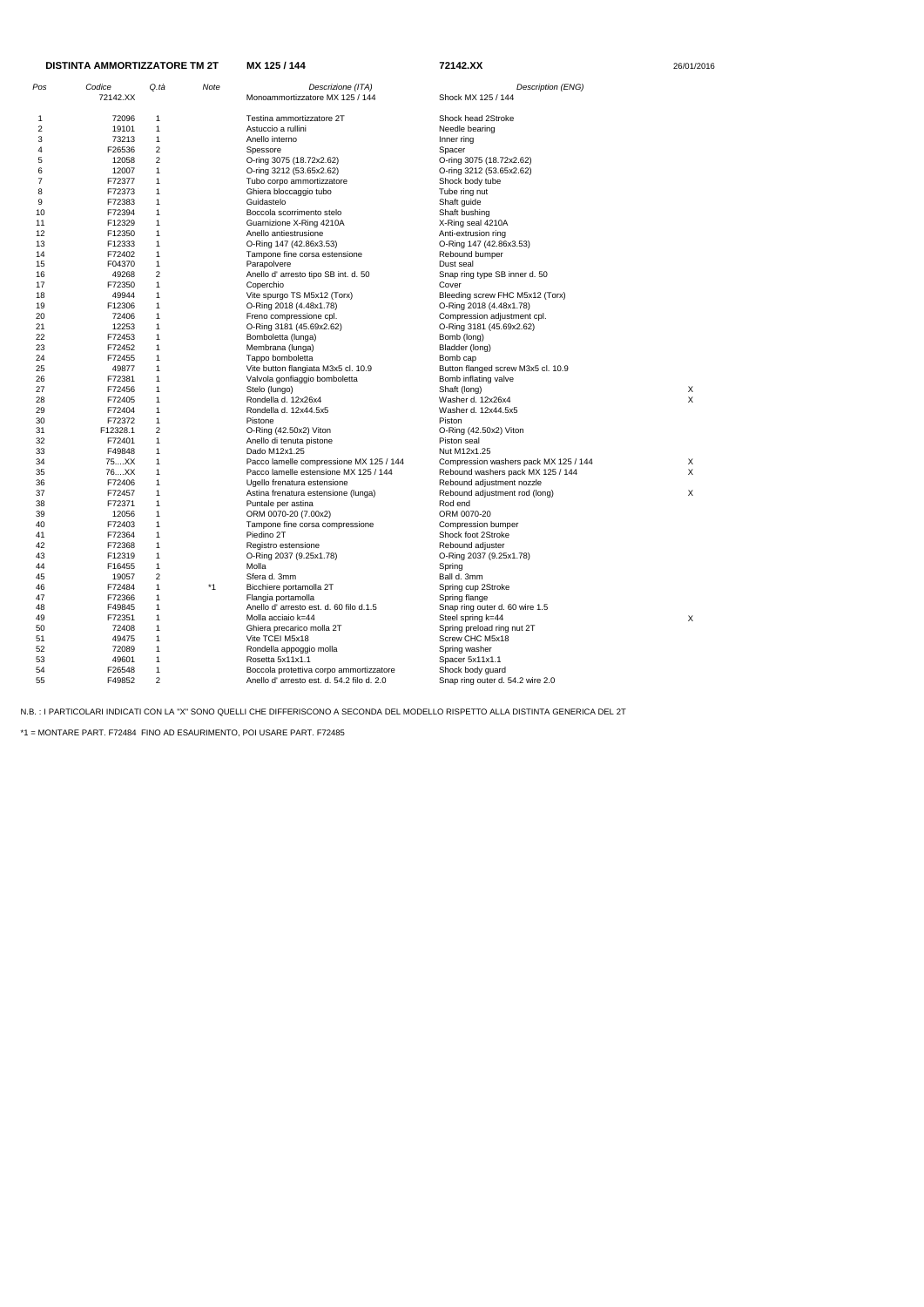| <b>DISTINTA AMMORTIZZATORE TM 2T</b> |          | MX 250 / 300            | 72144.XX | 26/01/2016                                 |                                       |   |
|--------------------------------------|----------|-------------------------|----------|--------------------------------------------|---------------------------------------|---|
| Pos                                  | Codice   | Q tà                    | Note     | Descrizione (ITA)                          | Description (ENG)                     |   |
|                                      | 72144.XX |                         |          | Monoammortizzatore MX 250 / 300            | Shock MX 250 / 300                    |   |
| 1                                    | 72096    | 1                       |          | Testina ammortizzatore 2T                  | Shock head 2Stroke                    |   |
| 2                                    | 19101    | $\mathbf{1}$            |          | Astuccio a rullini                         | Needle bearing                        |   |
| 3                                    | 73213    | $\mathbf{1}$            |          | Anello interno                             | Inner ring                            |   |
| 4                                    | F26536   | $\overline{2}$          |          | Spessore                                   | Spacer                                |   |
| 5                                    | 12058    | $\overline{\mathbf{c}}$ |          | O-ring 3075 (18.72x2.62)                   | O-ring 3075 (18.72x2.62)              |   |
| 6                                    | 12007    | $\mathbf{1}$            |          | O-ring 3212 (53.65x2.62)                   | O-ring 3212 (53.65x2.62)              |   |
| 7                                    | F72377   | 1                       |          | Tubo corpo ammortizzatore                  | Shock body tube                       |   |
| 8                                    | F72373   | $\mathbf{1}$            |          | Ghiera bloccaggio tubo                     | Tube ring nut                         |   |
| 9                                    | F72383   | 1                       |          | Guidastelo                                 | Shaft guide                           |   |
| 10                                   | F72394   | 1                       |          | Boccola scorrimento stelo                  | Shaft bushing                         |   |
| 11                                   | F12329   | 1                       |          | Guarnizione X-Ring 4210A                   | X-Ring seal 4210A                     |   |
| 12                                   | F12350   | 1                       |          | Anello antiestrusione                      | Anti-extrusion ring                   |   |
| 13                                   | F12333   | $\mathbf{1}$            |          | O-Ring 147 (42.86x3.53)                    | O-Ring 147 (42.86x3.53)               |   |
| 14                                   | F72402   | $\mathbf{1}$            |          | Tampone fine corsa estensione              | Rebound bumper                        |   |
| 15                                   | F04370   | $\mathbf{1}$            |          | Parapolvere                                | Dust seal                             |   |
| 16                                   | 49268    | 2                       |          | Anello d' arresto tipo SB int. d. 50       | Snap ring type SB inner d. 50         |   |
| 17                                   | F72350   | $\mathbf{1}$            |          | Coperchio                                  | Cover                                 |   |
| 18                                   | 49944    | 1                       |          | Vite spurgo TS M5x12 (Torx)                | Bleeding screw FHC M5x12 (Torx)       |   |
| 19                                   | F12306   | 1                       |          | O-Ring 2018 (4.48x1.78)                    | O-Ring 2018 (4.48x1.78)               |   |
| 20                                   | 72406    | $\mathbf{1}$            |          | Freno compressione cpl.                    | Compression adjustment cpl.           |   |
| 21                                   | 12253    | 1                       |          | O-Ring 3181 (45.69x2.62)                   | O-Ring 3181 (45.69x2.62)              |   |
| 22                                   | F72453   | $\mathbf{1}$            |          | Bomboletta (lunga)                         | Bomb (long)                           |   |
| 23                                   | F72452   | 1                       |          | Membrana (lunga)                           | Bladder (long)                        |   |
| 24                                   | F72455   | 1                       |          | Tappo bomboletta                           | Bomb cap                              |   |
| 25                                   | 49877    | $\mathbf{1}$            |          | Vite button flangiata M3x5 cl. 10.9        | Button flanged screw M3x5 cl. 10.9    |   |
| 26                                   | F72381   | 1                       |          | Valvola gonfiaggio bomboletta              | Bomb inflating valve                  |   |
| 27                                   | F72456   | $\mathbf{1}$            |          | Stelo (lungo)                              | Shaft (long)                          | Х |
| 28                                   | F72405   | 1                       |          | Rondella d. 12x26x4                        | Washer d. 12x26x4                     | X |
| 29                                   | F72404   | $\mathbf{1}$            |          | Rondella d. 12x44.5x5                      | Washer d. 12x44.5x5                   |   |
| 30                                   | F72372   | $\mathbf{1}$            |          | Pistone                                    | Piston                                |   |
| 31                                   | F12328.1 | 2                       |          | O-Ring (42.50x2) Viton                     | O-Ring (42.50x2) Viton                |   |
| 32                                   | F72401   | $\mathbf{1}$            |          | Anello di tenuta pistone                   | Piston seal                           |   |
| 33                                   | F49848   | 1                       |          | Dado M12x1.25                              | Nut M12x1.25                          |   |
| 34                                   | 75XX     | 1                       |          | Pacco lamelle compressione MX 250 / 300    | Compression washers pack MX 250 / 300 | Х |
| 35                                   | 76XX     | 1                       |          | Pacco lamelle estensione MX 250 / 300      | Rebound washers pack MX 250 / 300     | X |
| 36                                   | F72406   | 1                       |          | Ugello frenatura estensione                | Rebound adjustment nozzle             |   |
| 37                                   | F72457   | $\mathbf{1}$            |          | Astina frenatura estensione (lunga)        | Rebound adjustment rod (long)         | X |
| 38                                   | F72371   | 1                       |          | Puntale per astina                         | Rod end                               |   |
| 39                                   | 12056    | $\mathbf{1}$            |          | ORM 0070-20 (7.00x2)                       | ORM 0070-20                           |   |
| 40                                   | F72403   | 1                       |          | Tampone fine corsa compressione            | Compression bumper                    |   |
| 41                                   | F72364   | 1                       |          | Piedino 2T                                 | Shock foot 2Stroke                    |   |
| 42                                   | F72368   | $\mathbf{1}$            |          | Registro estensione                        | Rebound adjuster                      |   |
| 43                                   | F12319   | $\mathbf{1}$            |          | O-Ring 2037 (9.25x1.78)                    | O-Ring 2037 (9.25x1.78)               |   |
| 44                                   | F16455   | $\mathbf{1}$            |          | Molla                                      | Spring                                |   |
| 45                                   | 19057    | $\overline{2}$          |          | Sfera d. 3mm                               | Ball d. 3mm                           |   |
| 46                                   | F72484   | $\mathbf{1}$            | $*1$     | Bicchiere portamolla 2T                    | Spring cup 2Stroke                    |   |
| 47                                   | F72366   | $\mathbf{1}$            |          | Flangia portamolla                         | Spring flange                         |   |
| 48                                   | F49845   | $\mathbf 1$             |          | Anello d'arresto est. d. 60 filo d.1.5     | Snap ring outer d. 60 wire 1.5        |   |
| 49                                   | F72353   | $\mathbf 1$             |          | Molla acciaio k=48                         | Steel spring k=48                     | X |
| 50                                   | 72408    | $\mathbf 1$             |          | Ghiera precarico molla 2T                  | Spring preload ring nut 2T            |   |
| 51                                   | 49475    | $\mathbf 1$             |          | Vite TCEI M5x18                            | Screw CHC M5x18                       |   |
| 52                                   | 72089    | $\mathbf{1}$            |          | Rondella appoggio molla                    | Spring washer                         |   |
| 53                                   | 49601    | $\mathbf 1$             |          | Rosetta 5x11x1.1                           | Spacer 5x11x1.1                       |   |
| 54                                   | F26548   | $\mathbf{1}$            |          | Boccola protettiva corpo ammortizzatore    | Shock body guard                      |   |
| 55                                   | F49852   | $\overline{c}$          |          | Anello d' arresto est. d. 54.2 filo d. 2.0 | Snap ring outer d. 54.2 wire 2.0      |   |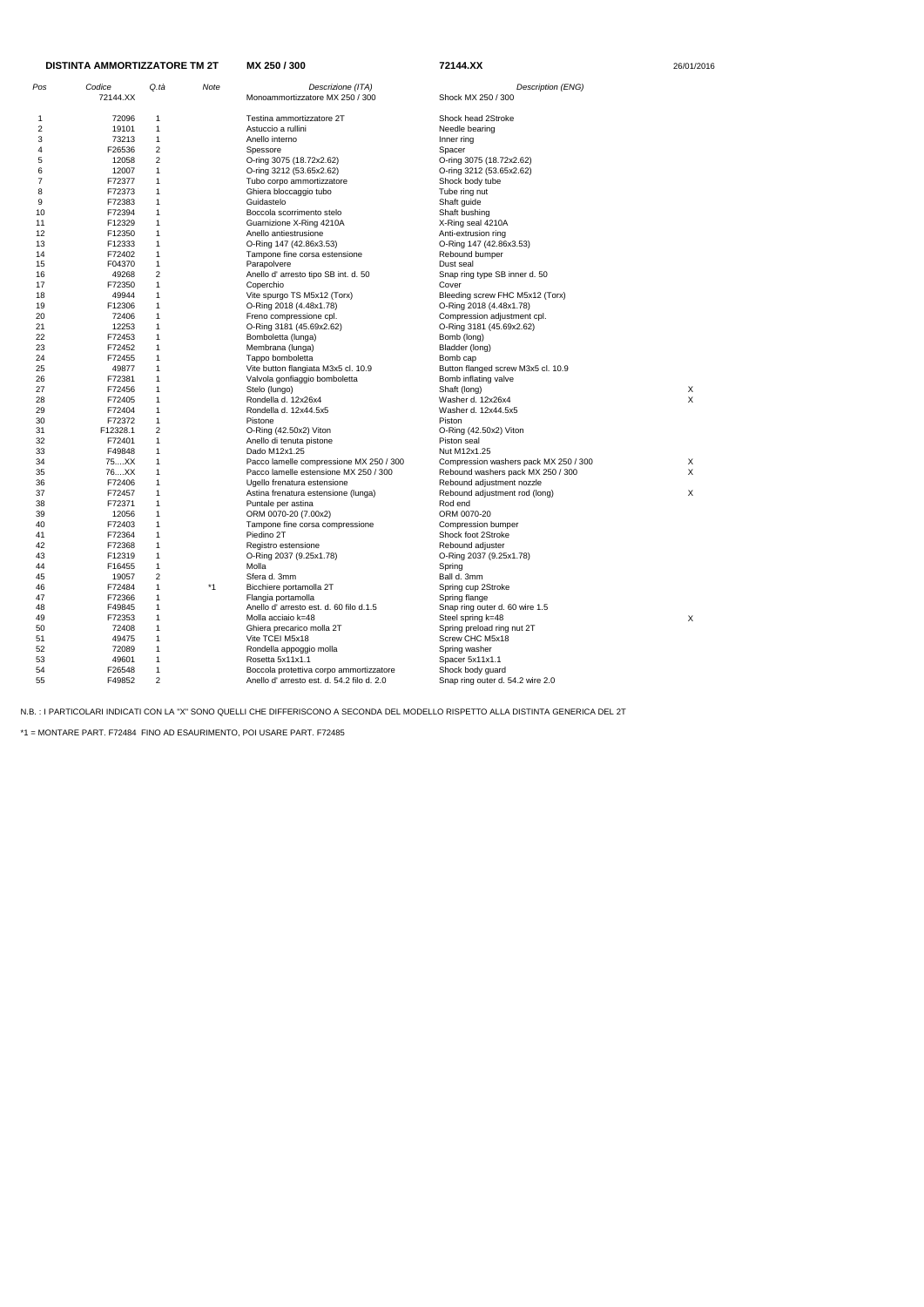| Pos            | Codice   | Q.tà                    | Note | Descrizione (ITA)                             | Description (ENG)                                |    |
|----------------|----------|-------------------------|------|-----------------------------------------------|--------------------------------------------------|----|
|                | 72149.XX |                         |      | Monoammortizzatore SMX 125 / 144 Link std.    | Shock SMX 125 / 144 Link std.                    |    |
|                |          |                         |      |                                               |                                                  |    |
| $\mathbf{1}$   | 72096    | $\mathbf 1$             |      | Testina ammortizzatore 2T                     | Shock head 2Stroke                               |    |
| $\overline{c}$ | 19101    | $\mathbf 1$             |      | Astuccio a rullini                            | Needle bearing                                   |    |
| 3              | 73213    | $\mathbf{1}$            |      | Anello interno                                | Inner ring                                       |    |
| 4              | F26536   | $\overline{\mathbf{c}}$ |      | Spessore                                      | Spacer                                           |    |
| 5              | 12058    | 2                       |      | O-ring 3075 (18.72x2.62)                      | O-ring 3075 (18.72x2.62)                         |    |
| 6              | 12007    | $\mathbf{1}$            |      | O-ring 3212 (53.65x2.62)                      | O-ring 3212 (53.65x2.62)                         |    |
| 7              | F72377   | $\mathbf 1$             |      | Tubo corpo ammortizzatore                     | Shock body tube                                  |    |
| 8              | F72373   | $\mathbf 1$             |      | Ghiera bloccaggio tubo                        | Tube ring nut                                    |    |
| 9              | F72383   | 1                       |      | Guidastelo                                    | Shaft guide                                      |    |
| 10             | F72394   | 1                       |      | Boccola scorrimento stelo                     | Shaft bushing                                    |    |
| 11             | F12329   | 1                       |      | Guarnizione X-Ring 4210A                      | X-Ring seal 4210A                                |    |
| 12             | F12350   | $\mathbf 1$             |      | Anello antiestrusione                         | Anti-extrusion ring                              |    |
| 13             | F12333   | $\mathbf 1$             |      | O-Ring 147 (42.86x3.53)                       | O-Ring 147 (42.86x3.53)                          |    |
| 14             | F72402   | 1                       |      | Tampone fine corsa estensione                 | Rebound bumper                                   |    |
| 15             | F04370   | $\mathbf 1$             |      | Parapolvere                                   | Dust seal                                        |    |
| 16             | 49268    | $\overline{\mathbf{c}}$ |      | Anello d' arresto tipo SB int. d. 50          | Snap ring type SB inner d. 50                    |    |
| 17             | F72350   | $\mathbf{1}$            |      | Coperchio                                     | Cover                                            |    |
| 18             | 49944    | $\mathbf 1$             |      | Vite spurgo TS M5x12 (Torx)                   | Bleeding screw FHC M5x12 (Torx)                  |    |
| 19             | F12306   | $\mathbf 1$             |      | O-Ring 2018 (4.48x1.78)                       | O-Ring 2018 (4.48x1.78)                          |    |
| 20             | 72406    | 1                       |      | Freno compressione cpl.                       | Compression adjustment cpl.                      |    |
| 21             | 12253    | 1                       |      | O-Ring 3181 (45.69x2.62)                      | O-Ring 3181 (45.69x2.62)                         |    |
| 22             | F72453   | $\mathbf 1$             |      | Bomboletta (lunga)                            | Bomb (long)                                      |    |
| 23             | F72452   | 1                       |      | Membrana (lunga)                              | Bladder (long)                                   |    |
| 24             | F72455   | $\mathbf 1$             |      | Tappo bomboletta                              | Bomb cap                                         |    |
| 25             | 49877    | $\mathbf{1}$            |      |                                               | Button flanged screw M3x5 cl. 10.9               |    |
|                |          | 1                       |      | Vite button flangiata M3x5 cl. 10.9           |                                                  |    |
| 26             | F72381   |                         |      | Valvola gonfiaggio bomboletta                 | Bomb inflating valve                             |    |
| 27             | F72369   | 1                       |      | Stelo (corto)                                 | Shaft (short)                                    | X  |
| 28             | F72497   | 1                       |      | Rondella d. 12x30x4                           | Washer d. 12x30x4                                | X  |
| 29             | F72404   | 1                       |      | Rondella d. 12x44.5x5                         | Washer d. 12x44.5x5                              |    |
| 30             | F72372   | 1                       |      | Pistone                                       | Piston                                           |    |
| 31             | F12328.1 | 2                       |      | O-Ring (42.50x2) Viton                        | O-Ring (42.50x2) Viton                           |    |
| 32             | F72401   | 1                       |      | Anello di tenuta pistone                      | Piston seal                                      |    |
| 33             | F49848   | 1                       |      | Dado M12x1.25                                 | Nut M12x1.25                                     |    |
| 34             | 75XX     | $\mathbf 1$             |      | Pacco lamelle compr. SMX 125 / 144 Link std.  | Compression washers pack SMX 125 / 144 Link std. | X  |
| 35             | 76XX     | 1                       |      | Pacco lamelle estens. SMX 125 / 144 Link std. | Rebound washers pack SMX 125 / 144 Link std.     | X  |
| 36             | F72406   | 1                       |      | Ugello frenatura estensione                   | Rebound adjustment nozzle                        |    |
| 37             | F72370   | 1                       |      | Astina frenatura estensione (corta)           | Rebound adjustment rod (short)                   | Χ  |
| 38             | F72371   | 1                       |      | Puntale per astina                            | Rod end                                          |    |
| 39             | 12056    | 1                       |      | ORM 0070-20 (7.00x2)                          | ORM 0070-20                                      |    |
| 40             | F72403   | 1                       |      | Tampone fine corsa compressione               | Compression bumper                               |    |
| 41             | F72364   | 1                       |      | Piedino 2T                                    | Shock foot 2Stroke                               |    |
| 42             | F72368   | 1                       |      | Registro estensione                           | Rebound adjuster                                 |    |
| 43             | F12319   | 1                       |      | O-Ring 2037 (9.25x1.78)                       | O-Ring 2037 (9.25x1.78)                          |    |
| 44             | F16455   | $\mathbf{1}$            |      | Molla                                         | Spring                                           |    |
| 45             | 19057    | 2                       |      | Sfera d. 3mm                                  | Ball d. 3mm                                      |    |
| 46             | F72484   | $\mathbf{1}$            | $*1$ | Bicchiere portamolla 2T                       | Spring cup 2Stroke                               |    |
| 47             | F72366   | 1                       |      | Flangia portamolla                            | Spring flange                                    |    |
| 48             | F49845   | 1                       |      | Anello d'arresto est. d. 60 filo d.1.5        | Snap ring outer d. 60 wire 1.5                   |    |
| 49             | F72355   | 1                       |      | Molla acciaio k=52                            | Steel spring k=52                                | X  |
| 50             | 72408    | 1                       |      | Ghiera precarico molla 2T                     | Spring preload ring nut 2T                       |    |
| 51             | 49475    | 1                       |      | Vite TCEI M5x18                               | Screw CHC M5x18                                  |    |
| 52             | 72089    | 1                       |      | Rondella appoggio molla                       | Spring washer                                    |    |
| 53             | 49601    | 1                       |      | Rosetta 5x11x1.1                              | Spacer 5x11x1.1                                  |    |
| 54             | F26548   | 1                       |      | Boccola protettiva corpo ammortizzatore       | Shock body guard                                 |    |
| 55             | F49852   | $\overline{c}$          |      | Anello d'arresto est. d. 54.2 filo d. 2.0     | Snap ring outer d. 54.2 wire 2.0                 |    |
| 56             | F26612   | $\mathbf{1}$            |      | Distanziale mm. 7                             | Spacer mm. 7                                     |    |
|                |          |                         |      |                                               |                                                  | X. |

\*1 = MONTARE PART. F72484 FINO AD ESAURIMENTO, POI USARE PART. F72485

**SMX 125 / 144 Link std. 72149.XX** 

|  | 26/01/2016 |  |  |  |
|--|------------|--|--|--|
|--|------------|--|--|--|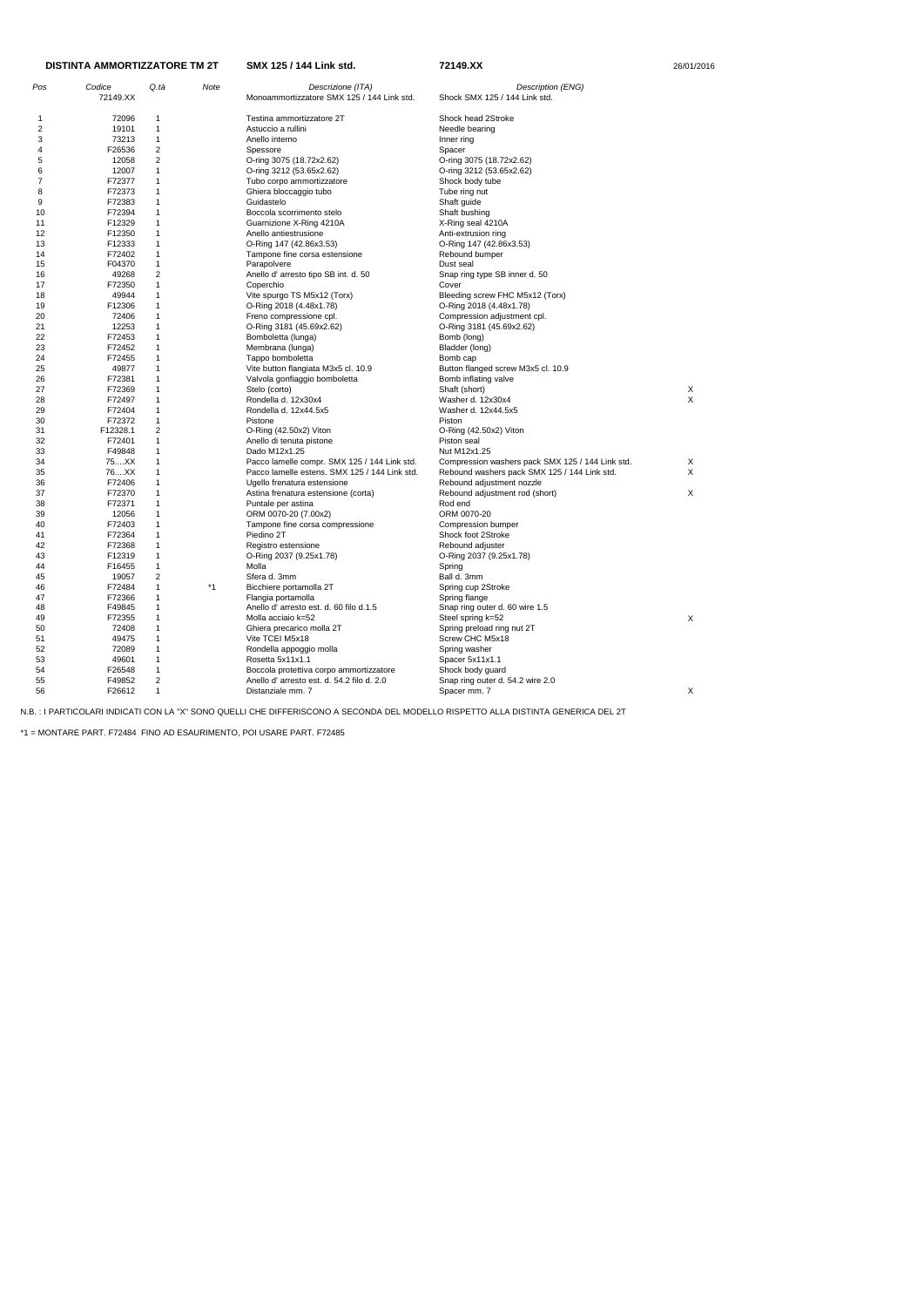| Pos                     | Codice<br>72183.XX | Q.tà                    | Note | Descrizione (ITA)<br>Monoammortizzatore SMX 125 / 144 Link CNC | Description (ENG)<br>Shock SMX 125 / 144 Link CNC |   |
|-------------------------|--------------------|-------------------------|------|----------------------------------------------------------------|---------------------------------------------------|---|
| 1                       | 72096              | 1                       |      | Testina ammortizzatore 2T                                      | Shock head 2Stroke                                |   |
| $\overline{\mathbf{c}}$ | 19101              | $\mathbf{1}$            |      | Astuccio a rullini                                             | Needle bearing                                    |   |
| 3                       | 73213              | 1                       |      | Anello interno                                                 | Inner ring                                        |   |
| 4                       | F26536             | $\overline{\mathbf{c}}$ |      | Spessore                                                       | Spacer                                            |   |
| 5                       | 12058              | $\overline{\mathbf{c}}$ |      | O-ring 3075 (18.72x2.62)                                       | O-ring 3075 (18.72x2.62)                          |   |
| 6                       | 12007              | 1                       |      | O-ring 3212 (53.65x2.62)                                       | O-ring 3212 (53.65x2.62)                          |   |
| 7                       | F72377             | $\mathbf 1$             |      | Tubo corpo ammortizzatore                                      | Shock body tube                                   |   |
| 8                       | F72373             | 1                       |      | Ghiera bloccaggio tubo                                         | Tube ring nut                                     |   |
| 9                       | F72383             | 1                       |      | Guidastelo                                                     | Shaft guide                                       |   |
| 10                      | F72394             | 1                       |      | Boccola scorrimento stelo                                      | Shaft bushing                                     |   |
| 11                      | F12329             | 1                       |      | Guarnizione X-Ring 4210A                                       | X-Ring seal 4210A                                 |   |
| 12                      | F12350             | 1                       |      | Anello antiestrusione                                          | Anti-extrusion ring                               |   |
| 13                      | F12333             | 1                       |      | O-Ring 147 (42.86x3.53)                                        | O-Ring 147 (42.86x3.53)                           |   |
| 14                      | F72402             | $\mathbf 1$             |      | Tampone fine corsa estensione                                  | Rebound bumper                                    |   |
| 15                      | F04370             | 1                       |      | Parapolvere                                                    | Dust seal                                         |   |
| 16                      | 49268              | 2                       |      | Anello d' arresto tipo SB int. d. 50                           | Snap ring type SB inner d. 50                     |   |
| 17                      | F72350             | 1                       |      | Coperchio                                                      | Cover                                             |   |
| 18                      | 49944              | 1                       |      | Vite spurgo TS M5x12 (Torx)                                    | Bleeding screw FHC M5x12 (Torx)                   |   |
| 19                      | F12306             | 1                       |      | O-Ring 2018 (4.48x1.78)                                        | O-Ring 2018 (4.48x1.78)                           |   |
| 20                      | 72406              | 1                       |      | Freno compressione cpl.                                        | Compression adjustment cpl.                       |   |
| 21                      | 12253              | $\mathbf{1}$            |      | O-Ring 3181 (45.69x2.62)                                       | O-Ring 3181 (45.69x2.62)                          |   |
| 22                      | F72453             | 1                       |      | Bomboletta (lunga)                                             | Bomb (long)                                       |   |
| 23                      | F72452             | 1                       |      | Membrana (lunga)                                               | Bladder (long)                                    |   |
| 24                      | F72455             | 1                       |      | Tappo bomboletta                                               | Bomb cap                                          |   |
|                         | 49877              | 1                       |      |                                                                | Button flanged screw M3x5 cl. 10.9                |   |
| 25                      | F72381             | $\mathbf 1$             |      | Vite button flangiata M3x5 cl. 10.9                            |                                                   |   |
| 26                      |                    |                         |      | Valvola gonfiaggio bomboletta                                  | Bomb inflating valve                              |   |
| 27                      | F72369             | 1                       |      | Stelo (corto)                                                  | Shaft (short)                                     | X |
| 28                      | F72497             | 1                       |      | Rondella d. 12x30x4                                            | Washer d. 12x30x4                                 | X |
| 29                      | F72404             | 1                       |      | Rondella d. 12x44.5x5                                          | Washer d. 12x44.5x5                               |   |
| 30                      | F72372             | 1<br>$\overline{2}$     |      | Pistone                                                        | Piston                                            |   |
| 31                      | F12328.1           |                         |      | O-Ring (42.50x2) Viton                                         | O-Ring (42.50x2) Viton                            |   |
| 32                      | F72401             | 1                       |      | Anello di tenuta pistone                                       | Piston seal                                       |   |
| 33                      | F49848             | 1                       |      | Dado M12x1.25                                                  | Nut M12x1.25                                      |   |
| 34                      | 75XX               | 1                       |      | Pacco lamelle compr. SMX 125 / 144 Link CNC                    | Compression washers pack SMX 125 / 144 Link CNC   | X |
| 35                      | 76XX               | $\mathbf{1}$            |      | Pacco lamelle estens. SMX 125 / 144 Link CNC                   | Rebound washers pack SMX 125 / 144 Link CNC       | Χ |
| 36                      | F72406             | 1                       |      | Ugello frenatura estensione                                    | Rebound adjustment nozzle                         |   |
| 37                      | F72370             | 1                       |      | Astina frenatura estensione (corta)                            | Rebound adjustment rod (short)                    | Χ |
| 38                      | F72371             | 1                       |      | Puntale per astina                                             | Rod end                                           |   |
| 39                      | 12056              | 1                       |      | ORM 0070-20 (7.00x2)                                           | ORM 0070-20                                       |   |
| 40                      | F72403             | 1                       |      | Tampone fine corsa compressione                                | Compression bumper                                |   |
| 41                      | F72364             | 1                       |      | Piedino 2T                                                     | Shock foot 2Stroke                                |   |
| 42                      | F72368             | 1                       |      | Registro estensione                                            | Rebound adjuster                                  |   |
| 43                      | F12319             | 1                       |      | O-Ring 2037 (9.25x1.78)                                        | O-Ring 2037 (9.25x1.78)                           |   |
| 44                      | F16455             | 1                       |      | Molla                                                          | Spring                                            |   |
| 45                      | 19057              | 2                       |      | Sfera d. 3mm                                                   | Ball d. 3mm                                       |   |
| 46                      | F72484             | 1                       | *1   | Bicchiere portamolla 2T                                        | Spring cup 2Stroke                                |   |
| 47                      | F72366             | 1                       |      | Flangia portamolla                                             | Spring flange                                     |   |
| 48                      | F49845             | 1                       |      | Anello d'arresto est. d. 60 filo d.1.5                         | Snap ring outer d. 60 wire 1.5                    |   |
| 49                      | F72355             | 1                       |      | Molla acciaio k=52                                             | Steel spring k=52                                 | Χ |
| 50                      | 72408              | 1                       |      | Ghiera precarico molla 2T                                      | Spring preload ring nut 2T                        |   |
| 51                      | 49475              | $\mathbf{1}$            |      | Vite TCEI M5x18                                                | Screw CHC M5x18                                   |   |
| 52                      | 72089              | 1                       |      | Rondella appoggio molla                                        | Spring washer                                     |   |
| 53                      | 49601              | 1                       |      | Rosetta 5x11x1.1                                               | Spacer 5x11x1.1                                   |   |
| 54                      | F26548             | 1                       |      | Boccola protettiva corpo ammortizzatore                        | Shock body guard                                  |   |
| 55                      | F49852             | 2                       |      | Anello d' arresto est. d. 54.2 filo d. 2.0                     | Snap ring outer d. 54.2 wire 2.0                  |   |
| 56                      | F26611             | 1                       |      | Distanziale mm. 3                                              | Spacer mm. 3                                      | X |

\*1 = MONTARE PART. F72484 FINO AD ESAURIMENTO, POI USARE PART. F72485

| DISTINTA AMMORTIZZATORE TM 2T |  |
|-------------------------------|--|
|                               |  |

**SMX 125 / 144 Link CNC** 72183.XX 26/01/2016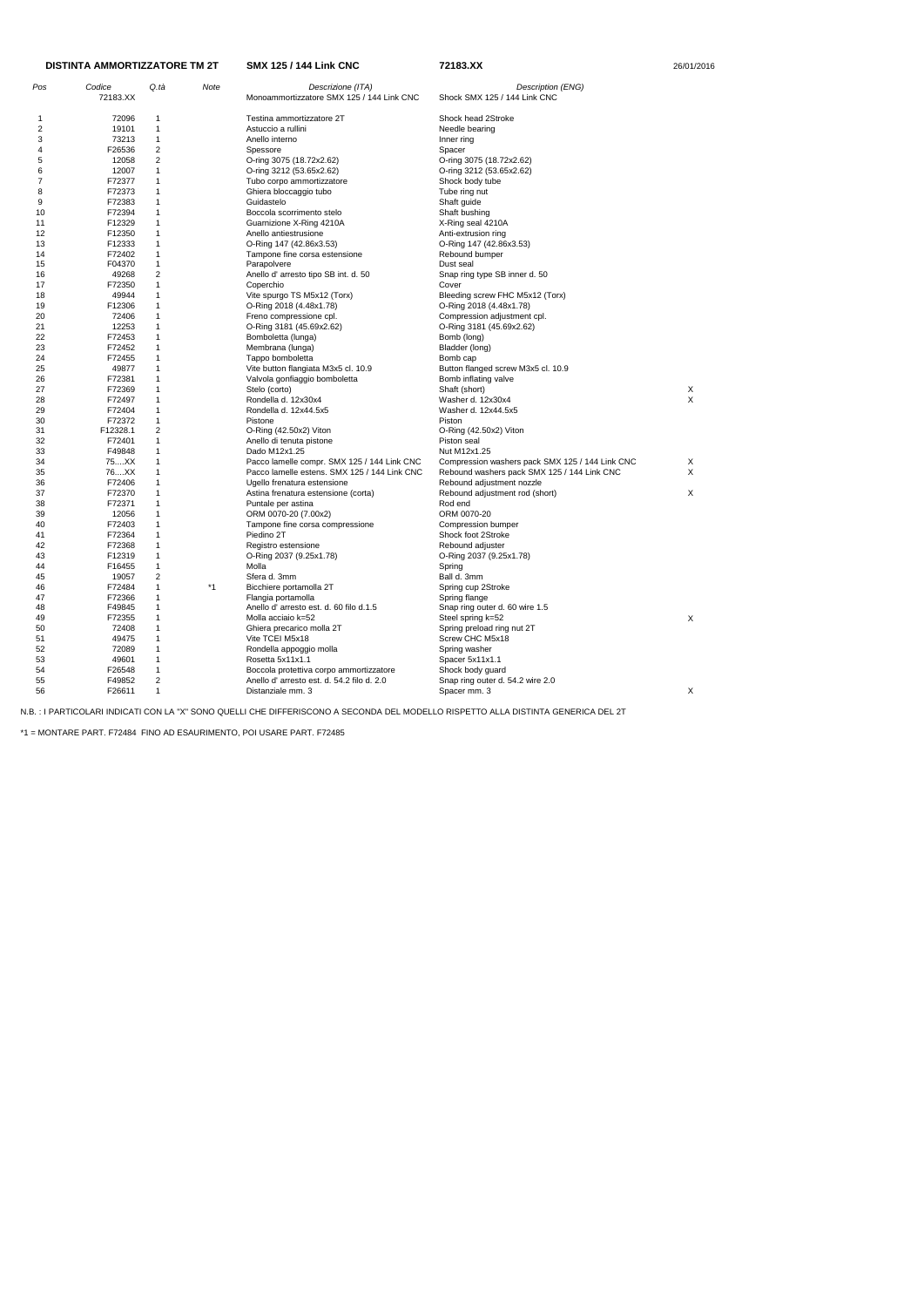| Pos          | Codice   | Q.tà                    | Note | Descrizione (ITA)                             | Description (ENG)                                |          |
|--------------|----------|-------------------------|------|-----------------------------------------------|--------------------------------------------------|----------|
|              | 72146.XX |                         |      | Monoammortizzatore SMX 250 / 300 Link std.    | Shock SMX 250 / 300 Link std.                    |          |
|              |          |                         |      |                                               |                                                  |          |
| $\mathbf{1}$ | 72096    | 1                       |      | Testina ammortizzatore 2T                     | Shock head 2Stroke                               |          |
| 2            | 19101    | $\mathbf{1}$            |      | Astuccio a rullini                            | Needle bearing                                   |          |
| 3            | 73213    | $\mathbf{1}$            |      | Anello interno                                | Inner ring                                       |          |
| 4            | F26536   | $\overline{\mathbf{c}}$ |      | Spessore                                      | Spacer                                           |          |
| 5            | 12058    | 2                       |      | O-ring 3075 (18.72x2.62)                      | O-ring 3075 (18.72x2.62)                         |          |
| 6            | 12007    | $\mathbf{1}$            |      | O-ring 3212 (53.65x2.62)                      | O-ring 3212 (53.65x2.62)                         |          |
| 7            | F72377   | 1                       |      | Tubo corpo ammortizzatore                     | Shock body tube                                  |          |
| 8            | F72373   | 1                       |      | Ghiera bloccaggio tubo                        | Tube ring nut                                    |          |
| 9            | F72383   | 1                       |      | Guidastelo                                    | Shaft guide                                      |          |
| 10           | F72394   | 1                       |      | Boccola scorrimento stelo                     | Shaft bushing                                    |          |
| 11           | F12329   | 1                       |      | Guarnizione X-Ring 4210A                      | X-Ring seal 4210A                                |          |
| 12           | F12350   | $\mathbf{1}$            |      | Anello antiestrusione                         | Anti-extrusion ring                              |          |
| 13           | F12333   | $\mathbf{1}$            |      | O-Ring 147 (42.86x3.53)                       | O-Ring 147 (42.86x3.53)                          |          |
| 14           | F72402   | 1                       |      | Tampone fine corsa estensione                 | Rebound bumper                                   |          |
| 15           | F04370   | $\mathbf{1}$            |      | Parapolvere                                   | Dust seal                                        |          |
| 16           | 49268    | $\overline{\mathbf{c}}$ |      | Anello d' arresto tipo SB int. d. 50          | Snap ring type SB inner d. 50                    |          |
| 17           | F72350   | $\mathbf{1}$            |      | Coperchio                                     | Cover                                            |          |
| 18           | 49944    | $\mathbf{1}$            |      | Vite spurgo TS M5x12 (Torx)                   | Bleeding screw FHC M5x12 (Torx)                  |          |
| 19           | F12306   | 1                       |      | O-Ring 2018 (4.48x1.78)                       | O-Ring 2018 (4.48x1.78)                          |          |
| 20           | 72406    | 1                       |      | Freno compressione cpl.                       | Compression adjustment cpl.                      |          |
| 21           | 12253    | 1                       |      | O-Ring 3181 (45.69x2.62)                      | O-Ring 3181 (45.69x2.62)                         |          |
| 22           | F72453   | $\mathbf{1}$            |      | Bomboletta (lunga)                            | Bomb (long)                                      |          |
| 23           | F72452   | 1                       |      | Membrana (lunga)                              | Bladder (long)                                   |          |
| 24           | F72455   | 1                       |      | Tappo bomboletta                              | Bomb cap                                         |          |
| 25           | 49877    | $\mathbf{1}$            |      | Vite button flangiata M3x5 cl. 10.9           | Button flanged screw M3x5 cl. 10.9               |          |
| 26           | F72381   | 1                       |      | Valvola gonfiaggio bomboletta                 | Bomb inflating valve                             |          |
| 27           | F72369   | 1                       |      | Stelo (corto)                                 | Shaft (short)                                    | X        |
| 28           | F72497   | 1                       |      | Rondella d. 12x30x4                           | Washer d. 12x30x4                                | $\times$ |
| 29           | F72404   | 1                       |      | Rondella d. 12x44.5x5                         | Washer d. 12x44.5x5                              |          |
| 30           | F72372   | $\mathbf{1}$            |      | Pistone                                       | Piston                                           |          |
| 31           | F12328.1 | 2                       |      | $O-Ring (42.50x2)$ Viton                      | O-Ring (42.50x2) Viton                           |          |
|              | F72401   | $\mathbf{1}$            |      |                                               |                                                  |          |
| 32           | F49848   | 1                       |      | Anello di tenuta pistone                      | Piston seal                                      |          |
| 33           |          | $\mathbf{1}$            |      | Dado M12x1.25                                 | Nut M12x1.25                                     |          |
| 34           | 75XX     |                         |      | Pacco lamelle compr. SMX 250 / 300 Link std.  | Compression washers pack SMX 250 / 300 Link std. | X        |
| 35           | 76XX     | 1                       |      | Pacco lamelle estens. SMX 250 / 300 Link std. | Rebound washers pack SMX 250 / 300 Link std.     | X        |
| 36           | F72406   | 1                       |      | Ugello frenatura estensione                   | Rebound adjustment nozzle                        |          |
| 37           | F72370   | 1                       |      | Astina frenatura estensione (corta)           | Rebound adjustment rod (short)                   | X        |
| 38           | F72371   | 1                       |      | Puntale per astina                            | Rod end                                          |          |
| 39           | 12056    | 1                       |      | ORM 0070-20 (7.00x2)                          | ORM 0070-20                                      |          |
| 40           | F72403   | 1                       |      | Tampone fine corsa compressione               | Compression bumper                               |          |
| 41           | F72364   | 1                       |      | Piedino 2T                                    | Shock foot 2Stroke                               |          |
| 42           | F72368   | 1                       |      | Registro estensione                           | Rebound adjuster                                 |          |
| 43           | F12319   | 1                       |      | O-Ring 2037 (9.25x1.78)                       | O-Ring 2037 (9.25x1.78)                          |          |
| 44           | F16455   | 1                       |      | Molla                                         | Spring                                           |          |
| 45           | 19057    | 2                       |      | Sfera d. 3mm                                  | Ball d. 3mm                                      |          |
| 46           | F72484   | $\mathbf{1}$            | $*1$ | Bicchiere portamolla 2T                       | Spring cup 2Stroke                               |          |
| 47           | F72366   | 1                       |      | Flangia portamolla                            | Spring flange                                    |          |
| 48           | F49845   | $\mathbf{1}$            |      | Anello d'arresto est. d. 60 filo d.1.5        | Snap ring outer d. 60 wire 1.5                   |          |
| 49           | F72398   | $\mathbf{1}$            |      | Molla acciaio k=54                            | Steel spring k=54                                | X        |
| 50           | 72408    | 1                       |      | Ghiera precarico molla 2T                     | Spring preload ring nut 2T                       |          |
| 51           | 49475    | $\mathbf{1}$            |      | Vite TCEI M5x18                               | Screw CHC M5x18                                  |          |
| 52           | 72089    | 1                       |      | Rondella appoggio molla                       | Spring washer                                    |          |
| 53           | 49601    | $\mathbf{1}$            |      | Rosetta 5x11x1.1                              | Spacer 5x11x1.1                                  |          |
| 54           | F26548   | $\mathbf{1}$            |      | Boccola protettiva corpo ammortizzatore       | Shock body guard                                 |          |
| 55           | F49852   | $\overline{c}$          |      | Anello d'arresto est. d. 54.2 filo d. 2.0     | Snap ring outer d. 54.2 wire 2.0                 |          |
| 56           | F26612   | $\mathbf{1}$            |      | Distanziale mm. 7                             | Spacer mm. 7                                     | X        |

\*1 = MONTARE PART. F72484 FINO AD ESAURIMENTO, POI USARE PART. F72485

|  | DISTINTA AMMORTIZZATORE TM 2T |  |
|--|-------------------------------|--|
|--|-------------------------------|--|

**SMX 250 / 300 Link std. 72146.XX**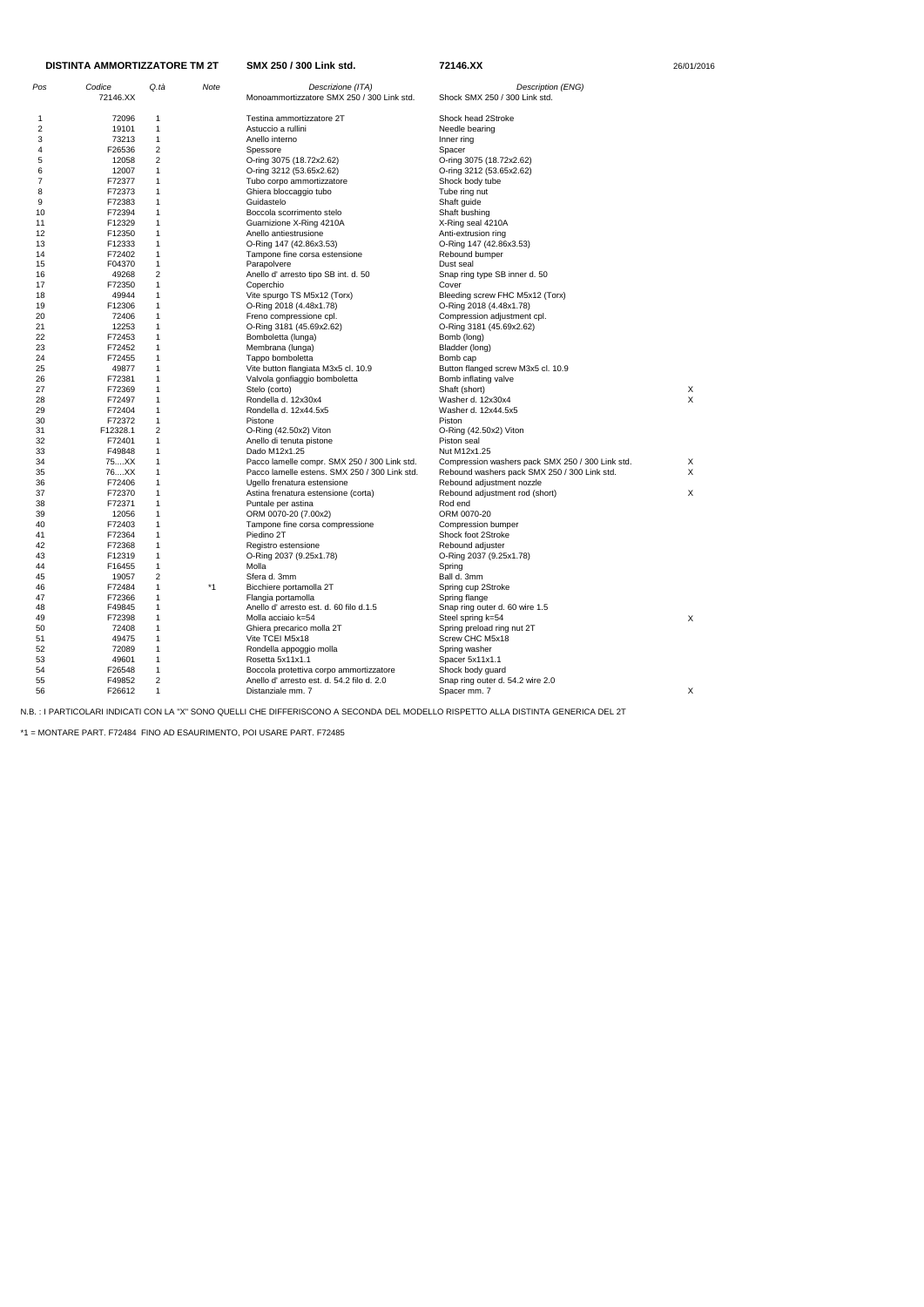| Pos                     | Codice<br>72138.XX | Q.tà                    | Note | Descrizione (ITA)<br>Monoammortizzatore SMX 250 / 300 Link CNC | Description (ENG)<br>Shock SMX 250 / 300 Link CNC |   |
|-------------------------|--------------------|-------------------------|------|----------------------------------------------------------------|---------------------------------------------------|---|
| 1                       | 72096              | 1                       |      | Testina ammortizzatore 2T                                      | Shock head 2Stroke                                |   |
| $\overline{\mathbf{c}}$ | 19101              | $\mathbf{1}$            |      | Astuccio a rullini                                             | Needle bearing                                    |   |
| 3                       | 73213              | $\mathbf{1}$            |      | Anello interno                                                 | Inner ring                                        |   |
| 4                       | F26536             | $\overline{2}$          |      | Spessore                                                       | Spacer                                            |   |
| 5                       | 12058              | $\overline{\mathbf{c}}$ |      | O-ring 3075 (18.72x2.62)                                       | O-ring 3075 (18.72x2.62)                          |   |
| 6                       | 12007              | $\mathbf{1}$            |      | O-ring 3212 (53.65x2.62)                                       | O-ring 3212 (53.65x2.62)                          |   |
| 7                       | F72377             | $\mathbf{1}$            |      |                                                                |                                                   |   |
| 8                       | F72373             | 1                       |      | Tubo corpo ammortizzatore                                      | Shock body tube                                   |   |
|                         | F72383             | $\mathbf{1}$            |      | Ghiera bloccaggio tubo<br>Guidastelo                           | Tube ring nut                                     |   |
| 9                       |                    |                         |      |                                                                | Shaft guide                                       |   |
| 10                      | F72394             | 1                       |      | Boccola scorrimento stelo                                      | Shaft bushing                                     |   |
| 11                      | F12329             | $\mathbf{1}$            |      | Guarnizione X-Ring 4210A                                       | X-Ring seal 4210A                                 |   |
| 12                      | F12350             | $\mathbf{1}$            |      | Anello antiestrusione                                          | Anti-extrusion ring                               |   |
| 13                      | F12333             | $\mathbf{1}$            |      | O-Ring 147 (42.86x3.53)                                        | O-Ring 147 (42.86x3.53)                           |   |
| 14                      | F72402             | $\mathbf{1}$            |      | Tampone fine corsa estensione                                  | Rebound bumper                                    |   |
| 15                      | F04370             | $\mathbf{1}$            |      | Parapolvere                                                    | Dust seal                                         |   |
| 16                      | 49268              | 2                       |      | Anello d' arresto tipo SB int. d. 50                           | Snap ring type SB inner d. 50                     |   |
| 17                      | F72350             | 1                       |      | Coperchio                                                      | Cover                                             |   |
| 18                      | 49944              | $\mathbf{1}$            |      | Vite spurgo TS M5x12 (Torx)                                    | Bleeding screw FHC M5x12 (Torx)                   |   |
| 19                      | F12306             | $\mathbf{1}$            |      | O-Ring 2018 (4.48x1.78)                                        | O-Ring 2018 (4.48x1.78)                           |   |
| 20                      | 72406              | $\mathbf{1}$            |      | Freno compressione cpl.                                        | Compression adjustment cpl.                       |   |
| 21                      | 12253              | $\mathbf{1}$            |      | O-Ring 3181 (45.69x2.62)                                       | O-Ring 3181 (45.69x2.62)                          |   |
| 22                      | F72453             | 1                       |      | Bomboletta (lunga)                                             | Bomb (long)                                       |   |
| 23                      | F72452             | $\mathbf{1}$            |      | Membrana (lunga)                                               | Bladder (long)                                    |   |
| 24                      | F72455             | 1                       |      | Tappo bomboletta                                               | Bomb cap                                          |   |
| 25                      | 49877              | $\mathbf{1}$            |      | Vite button flangiata M3x5 cl. 10.9                            | Button flanged screw M3x5 cl. 10.9                |   |
| 26                      | F72381             | $\mathbf{1}$            |      | Valvola gonfiaggio bomboletta                                  | Bomb inflating valve                              |   |
| 27                      | F72369             | $\mathbf{1}$            |      | Stelo (corto)                                                  | Shaft (short)                                     | X |
| 28                      | F72497             | 1                       |      | Rondella d. 12x30x4                                            | Washer d. 12x30x4                                 | X |
| 29                      | F72404             | 1                       |      | Rondella d. 12x44.5x5                                          | Washer d. 12x44.5x5                               |   |
| 30                      | F72372             | 1                       |      | Pistone                                                        | Piston                                            |   |
| 31                      | F12328.1           | 2                       |      | O-Ring (42.50x2) Viton                                         | O-Ring (42.50x2) Viton                            |   |
| 32                      | F72401             | $\mathbf{1}$            |      |                                                                | Piston seal                                       |   |
| 33                      | F49848             | 1                       |      | Anello di tenuta pistone<br>Dado M12x1.25                      | Nut M12x1.25                                      |   |
|                         |                    | $\mathbf{1}$            |      |                                                                |                                                   |   |
| 34                      | 75XX               |                         |      | Pacco lamelle compr. SMX 250 / 300 Link CNC                    | Compression washers pack SMX 250 / 300 Link CNC   | х |
| 35                      | 76XX               | $\mathbf{1}$            |      | Pacco lamelle estens. SMX 250 / 300 Link CNC                   | Rebound washers pack SMX 250 / 300 Link CNC       | X |
| 36                      | F72406             | 1                       |      | Ugello frenatura estensione                                    | Rebound adjustment nozzle                         |   |
| 37                      | F72370             | $\mathbf{1}$            |      | Astina frenatura estensione (corta)                            | Rebound adjustment rod (short)                    | X |
| 38                      | F72371             | 1                       |      | Puntale per astina                                             | Rod end                                           |   |
| 39                      | 12056              | $\mathbf{1}$            |      | ORM 0070-20 (7.00x2)                                           | ORM 0070-20                                       |   |
| 40                      | F72403             | 1                       |      | Tampone fine corsa compressione                                | Compression bumper                                |   |
| 41                      | F72364             | 1                       |      | Piedino 2T                                                     | Shock foot 2Stroke                                |   |
| 42                      | F72368             | 1                       |      | Registro estensione                                            | Rebound adjuster                                  |   |
| 43                      | F12319             | 1                       |      | O-Ring 2037 (9.25x1.78)                                        | O-Ring 2037 (9.25x1.78)                           |   |
| 44                      | F16455             | 1                       |      | Molla                                                          | Spring                                            |   |
| 45                      | 19057              | 2                       |      | Sfera d. 3mm                                                   | Ball d. 3mm                                       |   |
| 46                      | F72484             | 1                       | *1   | Bicchiere portamolla 2T                                        | Spring cup 2Stroke                                |   |
| 47                      | F72366             | 1                       |      | Flangia portamolla                                             | Spring flange                                     |   |
| 48                      | F49845             | 1                       |      | Anello d'arresto est. d. 60 filo d.1.5                         | Snap ring outer d. 60 wire 1.5                    |   |
| 49                      | F72354             | 1                       |      | Molla acciaio k=50                                             | Steel spring k=50                                 | X |
| 50                      | 72408              | 1                       |      | Ghiera precarico molla 2T                                      | Spring preload ring nut 2T                        |   |
| 51                      | 49475              | $\mathbf{1}$            |      | Vite TCEI M5x18                                                | Screw CHC M5x18                                   |   |
| 52                      | 72089              | 1                       |      | Rondella appoggio molla                                        | Spring washer                                     |   |
| 53                      | 49601              | 1                       |      | Rosetta 5x11x1.1                                               | Spacer 5x11x1.1                                   |   |
| 54                      | F26548             | 1                       |      | Boccola protettiva corpo ammortizzatore                        | Shock body guard                                  |   |
| 55                      | F49852             | 2                       |      | Anello d'arresto est. d. 54.2 filo d. 2.0                      | Snap ring outer d. 54.2 wire 2.0                  |   |
| 56                      | F26611             | $\mathbf{1}$            |      | Distanziale mm. 3                                              | Spacer mm. 3                                      | X |
|                         |                    |                         |      |                                                                |                                                   |   |

\*1 = MONTARE PART. F72484 FINO AD ESAURIMENTO, POI USARE PART. F72485

| <b>DISTINTA AMMORTIZZATORE TM 2T</b> |
|--------------------------------------|
|                                      |

**SMX 250 / 300 Link CNC 72138.XX** 26/01/2016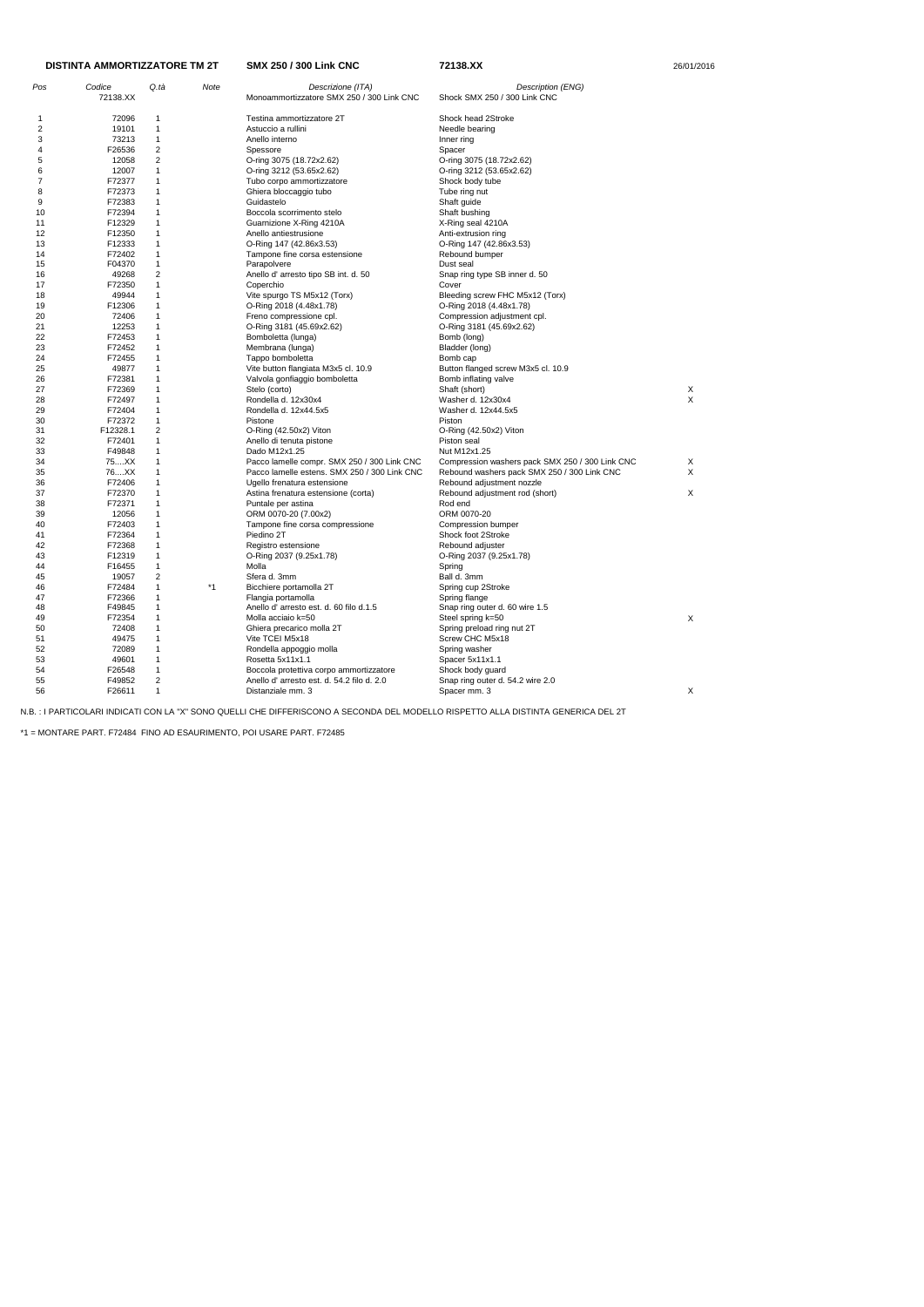| Pos | Codice           | Q.tà                    | Note | Descrizione (ITA)                          | Description (ENG)                      |   |
|-----|------------------|-------------------------|------|--------------------------------------------|----------------------------------------|---|
|     | 72126.XX         |                         |      | Monoammortizzatore SMR 125 / 144           | Shock SMR 125 / 144                    |   |
| -1  | 72096            | 1                       |      | Testina ammortizzatore 2T                  | Shock head 2Stroke                     |   |
| 2   | 19101            | $\mathbf{1}$            |      | Astuccio a rullini                         | Needle bearing                         |   |
| 3   | 73213            | $\mathbf{1}$            |      | Anello interno                             | Inner ring                             |   |
| 4   | F26536           | $\overline{2}$          |      | Spessore                                   | Spacer                                 |   |
| 5   | 12058            | $\overline{2}$          |      | O-ring 3075 (18.72x2.62)                   | O-ring 3075 (18.72x2.62)               |   |
| 6   | 12007            | $\mathbf{1}$            |      | O-ring 3212 (53.65x2.62)                   | O-ring 3212 (53.65x2.62)               |   |
| 7   | F72377           | $\mathbf{1}$            |      | Tubo corpo ammortizzatore                  | Shock body tube                        |   |
| 8   | F72373           | 1                       |      | Ghiera bloccaggio tubo                     | Tube ring nut                          |   |
| 9   | F72383           | $\mathbf 1$             |      | Guidastelo                                 | Shaft guide                            |   |
| 10  | F72394           | $\mathbf{1}$            |      | Boccola scorrimento stelo                  | Shaft bushing                          |   |
| 11  | F12329           | $\mathbf{1}$            |      | Guarnizione X-Ring 4210A                   |                                        |   |
|     |                  |                         |      |                                            | X-Ring seal 4210A                      |   |
| 12  | F12350           | $\mathbf 1$             |      | Anello antiestrusione                      | Anti-extrusion ring                    |   |
| 13  | F12333           | 1                       |      | O-Ring 147 (42.86x3.53)                    | O-Ring 147 (42.86x3.53)                |   |
| 14  | F72402           | $\mathbf{1}$            |      | Tampone fine corsa estensione              | Rebound bumper                         |   |
| 15  | F04370           | $\mathbf{1}$            |      | Parapolvere                                | Dust seal                              |   |
| 16  | 49268            | $\overline{2}$          |      | Anello d' arresto tipo SB int. d. 50       | Snap ring type SB inner d. 50          |   |
| 17  | F72350           | $\mathbf{1}$            |      | Coperchio                                  | Cover                                  |   |
| 18  | 49944            | $\mathbf{1}$            |      | Vite spurgo TS M5x12 (Torx)                | Bleeding screw FHC M5x12 (Torx)        |   |
| 19  | F12306           | $\mathbf 1$             |      | O-Ring 2018 (4.48x1.78)                    | O-Ring 2018 (4.48x1.78)                |   |
| 20  | 72406            | 1                       |      | Freno compressione cpl.                    | Compression adjustment cpl.            |   |
| 21  | 12253            | $\mathbf 1$             |      | O-Ring 3181 (45.69x2.62)                   | O-Ring 3181 (45.69x2.62)               |   |
| 22  | F72453           | $\mathbf{1}$            |      | Bomboletta (lunga)                         | Bomb (long)                            |   |
| 23  | F72452           | $\mathbf{1}$            |      | Membrana (lunga)                           | Bladder (long)                         |   |
| 24  | F72455           | $\mathbf{1}$            |      | Tappo bomboletta                           | Bomb cap                               |   |
| 25  | 49877            | 1                       |      | Vite button flangiata M3x5 cl. 10.9        | Button flanged screw M3x5 cl. 10.9     |   |
| 26  | F72381           | $\mathbf{1}$            |      | Valvola gonfiaggio bomboletta              | Bomb inflating valve                   |   |
| 27  | F72369           | 1                       |      | Stelo (corto)                              | Shaft (short)                          | X |
| 28  | F72405           | $\mathbf 1$             |      | Rondella d. 12x26x4                        | Washer d. 12x26x4                      | X |
| 29  | F72404           | $\mathbf{1}$            |      | Rondella d. 12x44.5x5                      | Washer d. 12x44.5x5                    |   |
| 30  | F72372           | $\mathbf{1}$            |      | Pistone                                    | Piston                                 |   |
| 31  | F12328.1         | $\overline{\mathbf{c}}$ |      | O-Ring (42.50x2) Viton                     | O-Ring (42.50x2) Viton                 |   |
| 32  | F72401           | $\mathbf{1}$            |      | Anello di tenuta pistone                   | Piston seal                            |   |
| 33  | F49848           | $\mathbf{1}$            |      | Dado M12x1.25                              | Nut M12x1.25                           |   |
| 34  | 75XX             | $\mathbf 1$             |      | Pacco lamelle compr. SMR 125 / 144         | Compression washers pack SMR 125 / 144 | X |
| 35  | 76XX             | $\mathbf{1}$            |      | Pacco lamelle estens. SMR 125 / 144        | Rebound washers pack SMR 125 / 144     | X |
| 36  | F72406           | $\mathbf{1}$            |      | Ugello frenatura estensione                | Rebound adjustment nozzle              |   |
| 37  | F72370           | $\mathbf{1}$            |      | Astina frenatura estensione (corta)        | Rebound adjustment rod (short)         | Χ |
| 38  | F72371           | $\mathbf 1$             |      | Puntale per astina                         | Rod end                                |   |
| 39  | 12056            | 1                       |      | ORM 0070-20 (7.00x2)                       | ORM 0070-20                            |   |
| 40  | F72403           | $\mathbf 1$             |      | Tampone fine corsa compressione            | Compression bumper                     |   |
| 41  | F72364           | $\mathbf 1$             |      | Piedino 2T                                 | Shock foot 2Stroke                     |   |
|     | F72368           | 1                       |      |                                            | Rebound adjuster                       |   |
| 42  |                  | 1                       |      | Registro estensione                        |                                        |   |
| 43  | F12319<br>F16455 | 1                       |      | O-Ring 2037 (9.25x1.78)                    | O-Ring 2037 (9.25x1.78)                |   |
| 44  |                  |                         |      | Molla                                      | Spring                                 |   |
| 45  | 19057            | $\overline{c}$          |      | Sfera d. 3mm                               | Ball d. 3mm                            |   |
| 46  | F72484           | 1                       | *1   | Bicchiere portamolla 2T                    | Spring cup 2Stroke                     |   |
| 47  | F72366           | 1                       |      | Flangia portamolla                         | Spring flange                          |   |
| 48  | F49845           | $\mathbf{1}$            |      | Anello d'arresto est. d. 60 filo d.1.5     | Snap ring outer d. 60 wire 1.5         |   |
| 49  | F72355           | $\mathbf{1}$            |      | Molla acciaio k=52                         | Steel spring k=52                      | X |
| 50  | 72408            | $\mathbf{1}$            |      | Ghiera precarico molla 2T                  | Spring preload ring nut 2T             |   |
| 51  | 49475            | 1                       |      | Vite TCEI M5x18                            | Screw CHC M5x18                        |   |
| 52  | 72089            | $\mathbf{1}$            |      | Rondella appoggio molla                    | Spring washer                          |   |
| 53  | 49601            | $\mathbf{1}$            |      | Rosetta 5x11x1.1                           | Spacer 5x11x1.1                        |   |
| 54  | F26548           | $\mathbf{1}$            |      | Boccola protettiva corpo ammortizzatore    | Shock body guard                       |   |
| 55  | F49852           | $\overline{c}$          |      | Anello d' arresto est. d. 54.2 filo d. 2.0 | Snap ring outer d. 54.2 wire 2.0       |   |
| 56  | F26613           | $\mathbf{1}$            |      | Distanziale mm. 11                         | Spacer mm. 11                          | X |

\*1 = MONTARE PART. F72484 FINO AD ESAURIMENTO, POI USARE PART. F72485

| DISTINTA AMMORTIZZATORE TM 2T |  |
|-------------------------------|--|
|-------------------------------|--|

**SMR 125 / 144 72126.XX** 

| 26/01/2016 |
|------------|
|------------|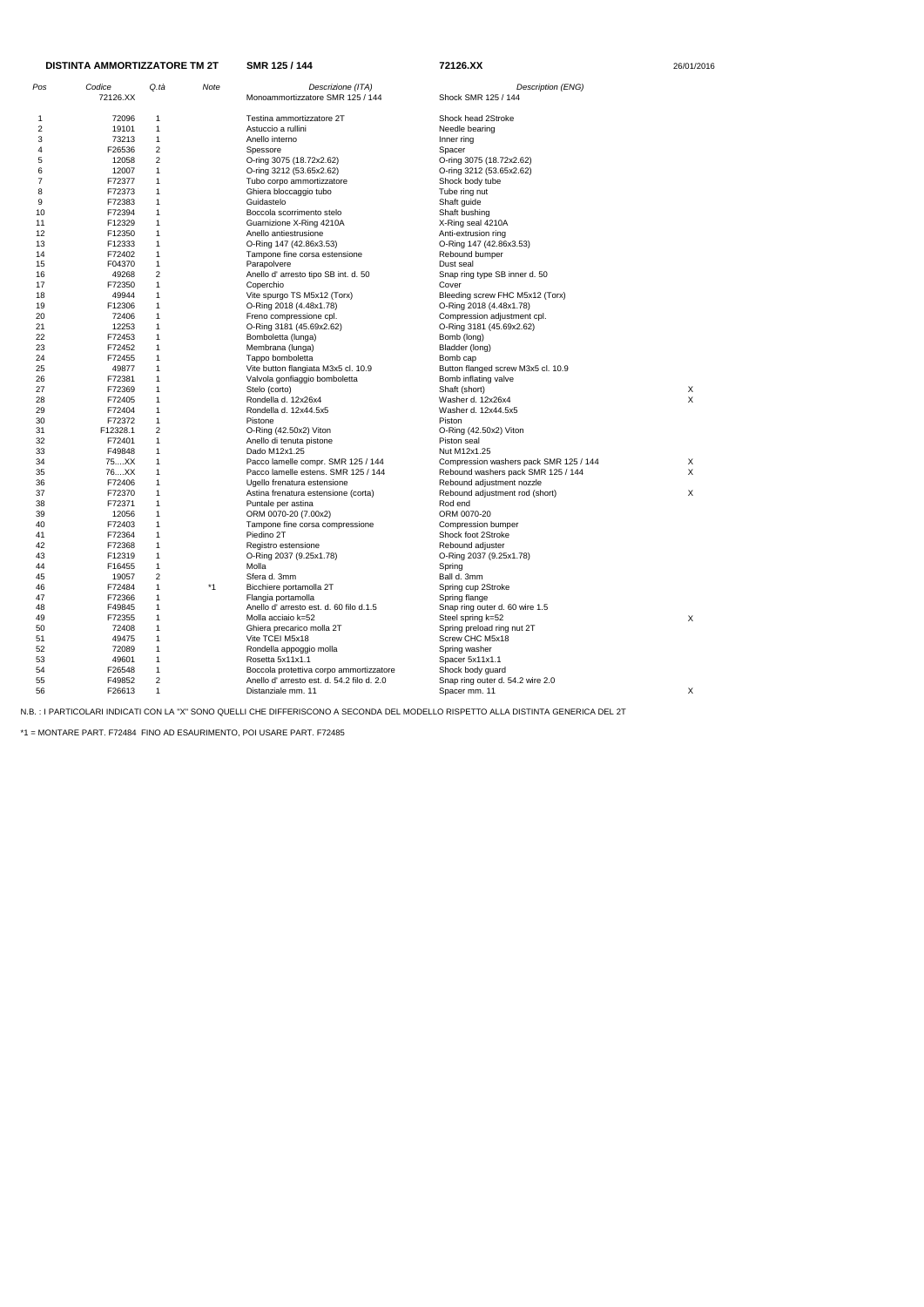| <b>DISTINTA AMMORTIZZATORE TM 2T</b> |                  |                              |      | SMR 250 / 300                                            | 72139.XX                                  | 26/01/2016 |  |
|--------------------------------------|------------------|------------------------------|------|----------------------------------------------------------|-------------------------------------------|------------|--|
| Pos                                  | Codice           | Q.tà                         | Note | Descrizione (ITA)                                        | Description (ENG)                         |            |  |
|                                      | 72139.XX         |                              |      | Monoammortizzatore SMR 250 / 300                         | Shock SMR 250 / 300                       |            |  |
| 1                                    | 72096            | 1                            |      | Testina ammortizzatore 2T                                | Shock head 2Stroke                        |            |  |
| 2                                    | 19101            | $\mathbf{1}$                 |      | Astuccio a rullini                                       | Needle bearing                            |            |  |
| 3                                    | 73213            | $\mathbf 1$                  |      | Anello interno                                           | Inner ring                                |            |  |
| 4                                    | F26536           | 2                            |      | Spessore                                                 | Spacer                                    |            |  |
| 5                                    | 12058            | $\overline{2}$               |      | O-ring 3075 (18.72x2.62)                                 | O-ring 3075 (18.72x2.62)                  |            |  |
| 6                                    | 12007            | $\mathbf{1}$                 |      | O-ring 3212 (53.65x2.62)                                 | O-ring 3212 (53.65x2.62)                  |            |  |
| 7                                    | F72377           | 1                            |      | Tubo corpo ammortizzatore                                | Shock body tube                           |            |  |
| 8                                    | F72373           | 1                            |      | Ghiera bloccaggio tubo                                   | Tube ring nut                             |            |  |
| 9                                    | F72383           | 1                            |      | Guidastelo                                               | Shaft guide                               |            |  |
| 10                                   | F72394           | $\mathbf{1}$                 |      | Boccola scorrimento stelo                                | Shaft bushing                             |            |  |
| 11                                   | F12329           | $\mathbf{1}$                 |      | Guarnizione X-Ring 4210A                                 | X-Ring seal 4210A                         |            |  |
| 12<br>13                             | F12350<br>F12333 | $\mathbf 1$<br>1             |      | Anello antiestrusione                                    | Anti-extrusion ring                       |            |  |
| 14                                   | F72402           | 1                            |      | O-Ring 147 (42.86x3.53)<br>Tampone fine corsa estensione | O-Ring 147 (42.86x3.53)<br>Rebound bumper |            |  |
| 15                                   | F04370           | 1                            |      | Parapolvere                                              | Dust seal                                 |            |  |
| 16                                   | 49268            | 2                            |      | Anello d' arresto tipo SB int. d. 50                     | Snap ring type SB inner d. 50             |            |  |
| 17                                   | F72350           | $\mathbf{1}$                 |      | Coperchio                                                | Cover                                     |            |  |
| 18                                   | 49944            | $\mathbf{1}$                 |      | Vite spurgo TS M5x12 (Torx)                              | Bleeding screw FHC M5x12 (Torx)           |            |  |
| 19                                   | F12306           | 1                            |      | O-Ring 2018 (4.48x1.78)                                  | O-Ring 2018 (4.48x1.78)                   |            |  |
| 20                                   | 72406            | 1                            |      | Freno compressione cpl.                                  | Compression adjustment cpl.               |            |  |
| 21                                   | 12253            | 1                            |      | O-Ring 3181 (45.69x2.62)                                 | O-Ring 3181 (45.69x2.62)                  |            |  |
| 22                                   | F72453           | $\mathbf 1$                  |      | Bomboletta (lunga)                                       | Bomb (long)                               |            |  |
| 23                                   | F72452           | $\mathbf{1}$                 |      | Membrana (lunga)                                         | Bladder (long)                            |            |  |
| 24                                   | F72455           | $\mathbf{1}$                 |      | Tappo bomboletta                                         | Bomb cap                                  |            |  |
| 25                                   | 49877            | 1                            |      | Vite button flangiata M3x5 cl. 10.9                      | Button flanged screw M3x5 cl. 10.9        |            |  |
| 26                                   | F72381           | 1                            |      | Valvola gonfiaggio bomboletta                            | Bomb inflating valve                      |            |  |
| 27                                   | F72369           | 1                            |      | Stelo (corto)                                            | Shaft (short)                             | Х          |  |
| 28                                   | F72405           | 1                            |      | Rondella d. 12x26x4                                      | Washer d. 12x26x4                         | X          |  |
| 29<br>30                             | F72404<br>F72372 | $\mathbf 1$<br>$\mathbf{1}$  |      | Rondella d. 12x44.5x5<br>Pistone                         | Washer d. 12x44.5x5<br>Piston             |            |  |
| 31                                   | F12328.1         | 2                            |      | O-Ring (42.50x2) Viton                                   | O-Ring (42.50x2) Viton                    |            |  |
| 32                                   | F72401           | 1                            |      | Anello di tenuta pistone                                 | Piston seal                               |            |  |
| 33                                   | F49848           | $\mathbf{1}$                 |      | Dado M12x1.25                                            | Nut M12x1.25                              |            |  |
| 34                                   | 75XX             | 1                            |      | Pacco lamelle compr. SMR 250 / 300                       | Compression washers pack SMR 250 / 300    | Χ          |  |
| 35                                   | 76XX             | $\mathbf{1}$                 |      | Pacco lamelle estens. SMR 250 / 300                      | Rebound washers pack SMR 250 / 300        | X          |  |
| 36                                   | F72406           | $\mathbf{1}$                 |      | Ugello frenatura estensione                              | Rebound adjustment nozzle                 |            |  |
| 37                                   | F72370           | 1                            |      | Astina frenatura estensione (corta)                      | Rebound adjustment rod (short)            | X          |  |
| 38                                   | F72371           | 1                            |      | Puntale per astina                                       | Rod end                                   |            |  |
| 39                                   | 12056            | 1                            |      | ORM 0070-20 (7.00x2)                                     | ORM 0070-20                               |            |  |
| 40                                   | F72403           | 1                            |      | Tampone fine corsa compressione                          | Compression bumper                        |            |  |
| 41                                   | F72364           | 1                            |      | Piedino 2T                                               | Shock foot 2Stroke                        |            |  |
| 42                                   | F72368           | 1                            |      | Registro estensione                                      | Rebound adjuster                          |            |  |
| 43                                   | F12319           | $\mathbf{1}$<br>$\mathbf{1}$ |      | O-Ring 2037 (9.25x1.78)                                  | O-Ring 2037 (9.25x1.78)                   |            |  |
| 44<br>45                             | F16455<br>19057  | 2                            |      | Molla<br>Sfera d. 3mm                                    | Spring<br>Ball d. 3mm                     |            |  |
| 46                                   | F72484           | $\mathbf{1}$                 | $*1$ | Bicchiere portamolla 2T                                  | Spring cup 2Stroke                        |            |  |
| 47                                   | F72366           | 1                            |      | Flangia portamolla                                       | Spring flange                             |            |  |
| 48                                   | F49845           | $\mathbf 1$                  |      | Anello d'arresto est. d. 60 filo d.1.5                   | Snap ring outer d. 60 wire 1.5            |            |  |
| 49                                   | F72398           | 1                            |      | Molla acciaio k=54                                       | Steel spring k=54                         | X          |  |
| 50                                   | 72408            | 1                            |      | Ghiera precarico molla 2T                                | Spring preload ring nut 2T                |            |  |
| 51                                   | 49475            |                              |      | Vite TCEI M5x18                                          | Screw CHC M5x18                           |            |  |
| 52                                   | 72089            | $\mathbf{1}$                 |      | Rondella appoggio molla                                  | Spring washer                             |            |  |
| 53                                   | 49601            | $\mathbf 1$                  |      | Rosetta 5x11x1.1                                         | Spacer 5x11x1.1                           |            |  |
| 54                                   | F26548           | $\mathbf{1}$                 |      | Boccola protettiva corpo ammortizzatore                  | Shock body guard                          |            |  |
| 55                                   | F49852           | $\overline{c}$               |      | Anello d'arresto est. d. 54.2 filo d. 2.0                | Snap ring outer d. 54.2 wire 2.0          |            |  |
| 56                                   | F26613           | $\mathbf{1}$                 |      | Distanziale mm. 11                                       | Spacer mm. 11                             | X          |  |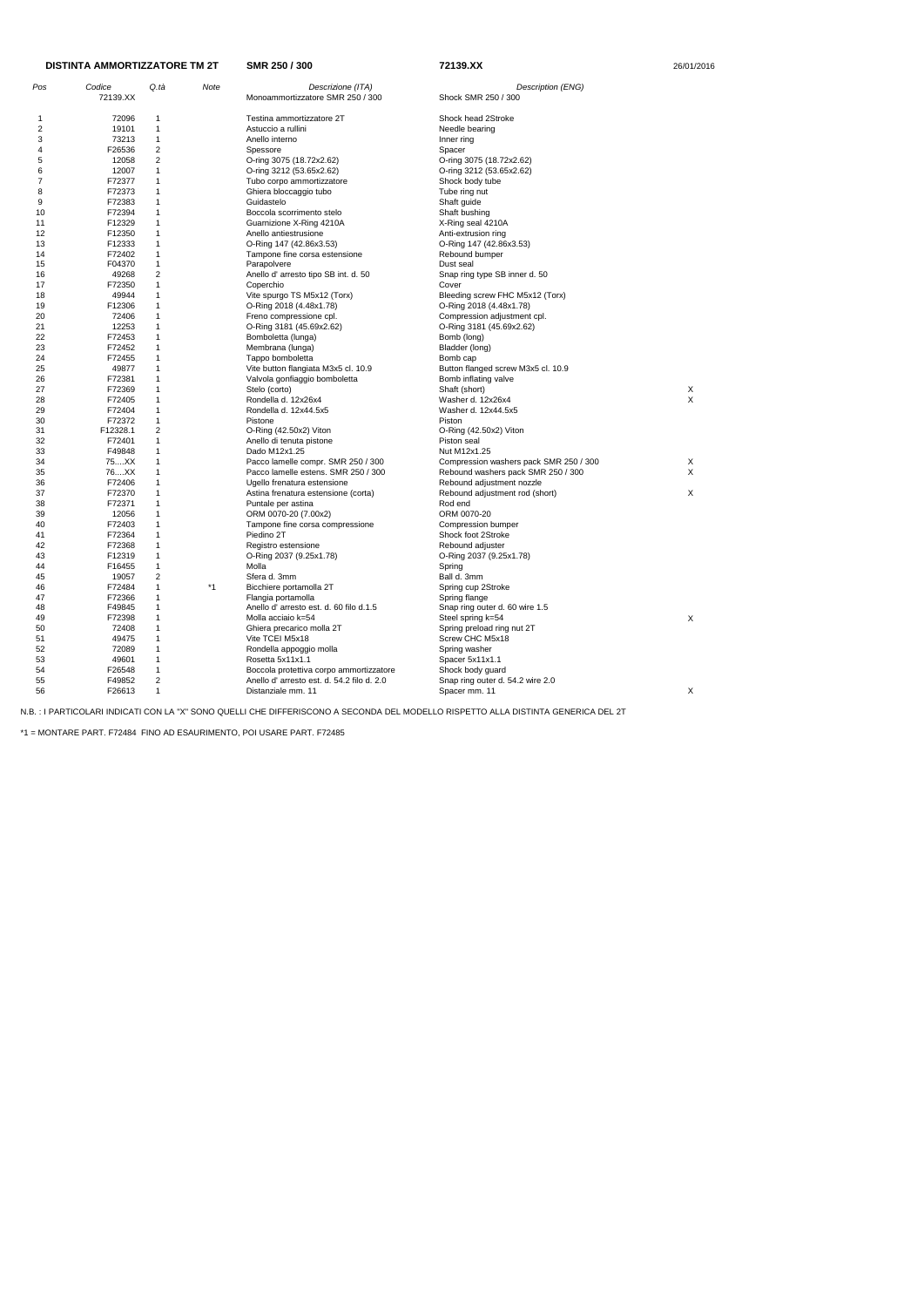| Pos | Codice<br>72147.XX | Q.tà                    | Note | Descrizione (ITA)<br>Monoammortizzatore SMM 125 / 144 | Description (ENG)<br>Shock SMM 125 / 144 |    |
|-----|--------------------|-------------------------|------|-------------------------------------------------------|------------------------------------------|----|
|     |                    |                         |      |                                                       |                                          |    |
| 1   | 72096              | -1                      |      | Testina ammortizzatore 2T                             | Shock head 2Stroke                       |    |
| 2   | 19101              | $\mathbf{1}$            |      | Astuccio a rullini                                    | Needle bearing                           |    |
| 3   | 73213              | $\mathbf 1$             |      | Anello interno                                        | Inner ring                               |    |
| 4   | F26536             | $\overline{\mathbf{c}}$ |      | Spessore                                              | Spacer                                   |    |
| 5   | 12058              | $\overline{\mathbf{c}}$ |      | O-ring 3075 (18.72x2.62)                              | O-ring 3075 (18.72x2.62)                 |    |
| 6   | 12007              | $\mathbf 1$             |      | O-ring 3212 (53.65x2.62)                              | O-ring 3212 (53.65x2.62)                 |    |
| 7   | F72377             | 1                       |      | Tubo corpo ammortizzatore                             | Shock body tube                          |    |
| 8   | F72373             | $\mathbf 1$             |      | Ghiera bloccaggio tubo                                | Tube ring nut                            |    |
| 9   | F72383             | 1                       |      | Guidastelo                                            | Shaft guide                              |    |
| 10  | F72394             | $\mathbf 1$             |      | Boccola scorrimento stelo                             | Shaft bushing                            |    |
| 11  | F12329             | 1                       |      | Guarnizione X-Ring 4210A                              | X-Ring seal 4210A                        |    |
| 12  | F12350             | 1                       |      | Anello antiestrusione                                 | Anti-extrusion ring                      |    |
| 13  | F12333             | $\mathbf 1$             |      | O-Ring 147 (42.86x3.53)                               | O-Ring 147 (42.86x3.53)                  |    |
| 14  | F72402             | 1                       |      | Tampone fine corsa estensione                         | Rebound bumper                           |    |
| 15  | F04370             | 1                       |      | Parapolvere                                           | Dust seal                                |    |
| 16  | 49268              | $\overline{\mathbf{c}}$ |      | Anello d' arresto tipo SB int. d. 50                  | Snap ring type SB inner d. 50            |    |
| 17  | F72350             | 1                       |      | Coperchio                                             | Cover                                    |    |
| 18  | 49944              | $\mathbf 1$             |      | Vite spurgo TS M5x12 (Torx)                           | Bleeding screw FHC M5x12 (Torx)          |    |
| 19  | F12306             | 1                       |      | O-Ring 2018 (4.48x1.78)                               | O-Ring 2018 (4.48x1.78)                  |    |
| 20  | 72406              | 1                       |      | Freno compressione cpl.                               | Compression adjustment cpl.              |    |
| 21  | 12253              | $\mathbf 1$             |      | O-Ring 3181 (45.69x2.62)                              | O-Ring 3181 (45.69x2.62)                 |    |
| 22  | F72453             | 1                       |      | Bomboletta (lunga)                                    |                                          |    |
|     | F72452             | 1                       |      |                                                       | Bomb (long)                              |    |
| 23  |                    |                         |      | Membrana (lunga)                                      | Bladder (long)<br>Bomb cap               |    |
| 24  | F72455             | 1                       |      | Tappo bomboletta                                      |                                          |    |
| 25  | 49877              | $\mathbf 1$             |      | Vite button flangiata M3x5 cl. 10.9                   | Button flanged screw M3x5 cl. 10.9       |    |
| 26  | F72381             | 1                       |      | Valvola gonfiaggio bomboletta                         | Bomb inflating valve                     |    |
| 27  | F72369             | 1                       |      | Stelo (corto)                                         | Shaft (short)                            | Х  |
| 28  | F72405             | 1                       |      | Rondella d. 12x26x4                                   | Washer d. 12x26x4                        | X  |
| 29  | F72404             | 1                       |      | Rondella d. 12x44.5x5                                 | Washer d. 12x44.5x5                      |    |
| 30  | F72372             | $\mathbf 1$             |      | Pistone                                               | Piston                                   |    |
| 31  | F12328.1           | 2                       |      | O-Ring (42.50x2) Viton                                | O-Ring (42.50x2) Viton                   |    |
| 32  | F72401             | $\mathbf 1$             |      | Anello di tenuta pistone                              | Piston seal                              |    |
| 33  | F49848             | 1                       |      | Dado M12x1.25                                         | Nut M12x1.25                             |    |
| 34  | 75XX               | $\mathbf{1}$            |      | Pacco lamelle compr. SMM 125 / 144                    | Compression washers pack SMM 125 / 144   | Х  |
| 35  | 76XX               | 1                       |      | Pacco lamelle estens. SMM 125 / 144                   | Rebound washers pack SMM 125 / 144       | X  |
| 36  | F72406             | 1                       |      | Ugello frenatura estensione                           | Rebound adjustment nozzle                |    |
| 37  | F72370             | 1                       |      | Astina frenatura estensione (corta)                   | Rebound adjustment rod (short)           | X  |
| 38  | F72371             | 1                       |      | Puntale per astina                                    | Rod end                                  |    |
| 39  | 12056              | 1                       |      | ORM 0070-20 (7.00x2)                                  | ORM 0070-20                              |    |
| 40  | F72403             | $\mathbf 1$             |      | Tampone fine corsa compressione                       | Compression bumper                       |    |
| 41  | F72364             | 1                       |      | Piedino 2T                                            | Shock foot 2Stroke                       |    |
| 42  | F72368             | 1                       |      | Registro estensione                                   | Rebound adjuster                         |    |
| 43  | F12319             | 1                       |      | O-Ring 2037 (9.25x1.78)                               | O-Ring 2037 (9.25x1.78)                  |    |
| 44  | F16455             | $\mathbf{1}$            |      | Molla                                                 | Spring                                   |    |
| 45  | 19057              | 2                       |      | Sfera d. 3mm                                          | Ball d. 3mm                              |    |
| 46  | F72484             | $\mathbf{1}$            | *1   | Bicchiere portamolla 2T                               | Spring cup 2Stroke                       |    |
| 47  | F72366             | 1                       |      | Flangia portamolla                                    | Spring flange                            |    |
| 48  | F49845             | $\mathbf{1}$            |      | Anello d'arresto est. d. 60 filo d.1.5                | Snap ring outer d. 60 wire 1.5           |    |
| 49  | F72355             | 1                       |      | Molla acciaio k=52                                    | Steel spring k=52                        | X  |
| 50  | 72408              | 1                       |      | Ghiera precarico molla 2T                             | Spring preload ring nut 2T               |    |
| 51  | 49475              | $\mathbf 1$             |      | Vite TCEI M5x18                                       | Screw CHC M5x18                          |    |
| 52  | 72089              | 1                       |      | Rondella appoggio molla                               | Spring washer                            |    |
| 53  | 49601              | 1                       |      | Rosetta 5x11x1.1                                      | Spacer 5x11x1.1                          |    |
| 54  | F26548             | $\mathbf{1}$            |      | Boccola protettiva corpo ammortizzatore               | Shock body guard                         |    |
| 55  | F49852             | $\overline{\mathbf{c}}$ |      | Anello d'arresto est. d. 54.2 filo d. 2.0             | Snap ring outer d. 54.2 wire 2.0         |    |
| 56  | F26615             | $\mathbf{1}$            |      | Distanziale mm. 15                                    | Spacer mm. 15                            | X. |

\*1 = MONTARE PART. F72484 FINO AD ESAURIMENTO, POI USARE PART. F72485

## **DISTINTA AMMORTIZZATORE TM 2T**

**SMM 125 / 144 72147.XX** 

| 26/01/2016 |  |  |
|------------|--|--|
|------------|--|--|